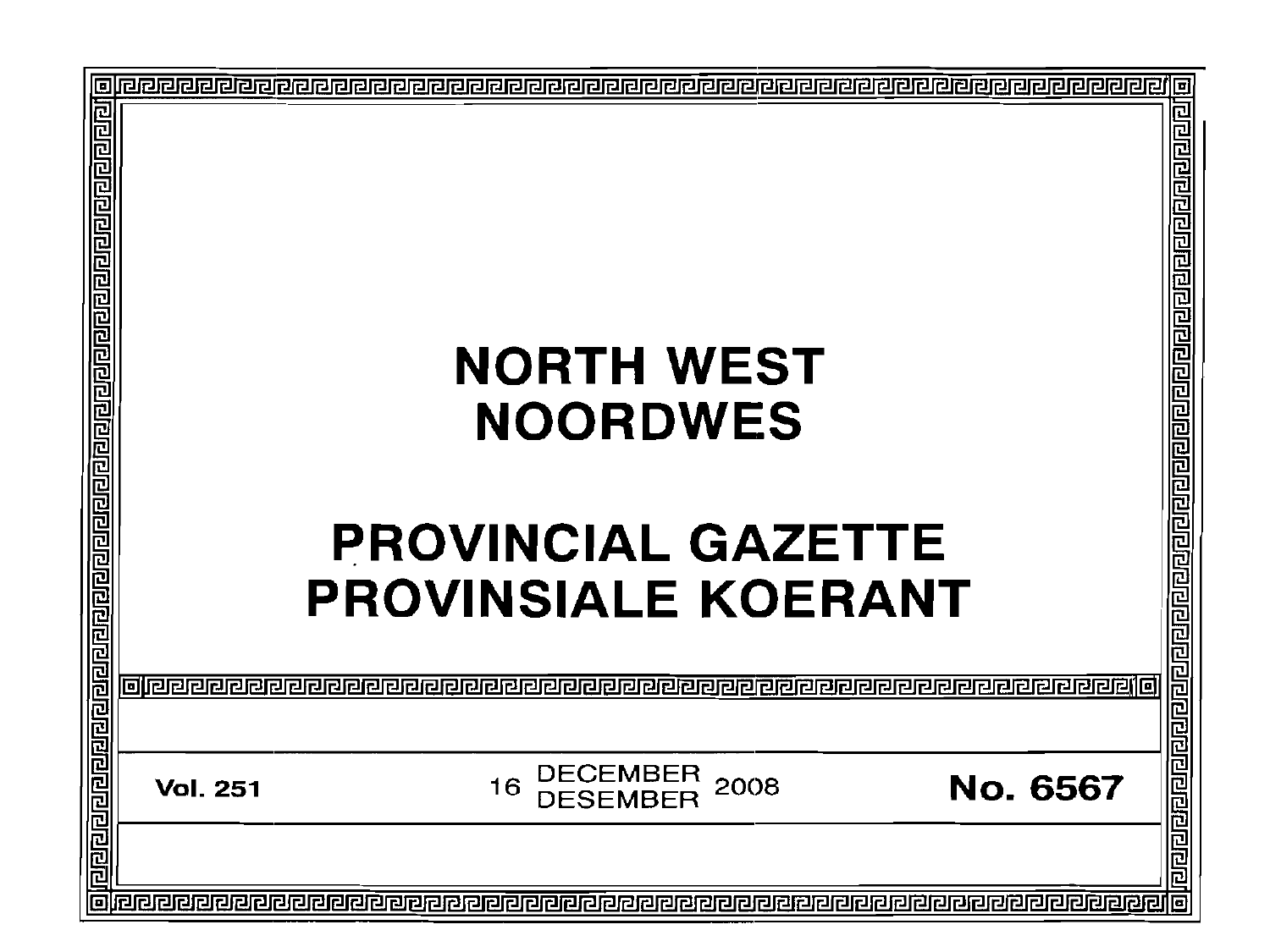# **CONTENTS**

| No.        |                                                                                                                      | Page<br>No.    | Gazette<br>No. |  |
|------------|----------------------------------------------------------------------------------------------------------------------|----------------|----------------|--|
|            | <b>GENERAL NOTICES</b>                                                                                               |                |                |  |
| 667        | Town-planning and Townships Ordi-<br>nance (15/1986): Kierksdorp Amend-                                              | 7              | 6567           |  |
| 671        | and Townships<br>Town-planning<br>Ordinance (15/1986): Klerksdorp Land<br>Use Management Scheme 497                  | $\overline{7}$ | 6567           |  |
|            | <b>LOCAL AUTHORITY NOTICES</b>                                                                                       |                |                |  |
| 522        | Town-planning and Townships Ordi-<br>nance (15/1986): Tlokwe City Council:                                           | 8              | 6567           |  |
| 529        | and Townships<br>Town-planning<br>Ordinance (15/1986): Kgetlengrivier<br>Local Municipality: Establishment of        |                |                |  |
|            | township: Rametsi Country Estate                                                                                     | g              | 6567           |  |
| 530<br>531 | do.: do.: do.: Mafulo Country Estate<br>City Council of Matlosana:<br>do…<br>Rezoning: Erf 706, Wilkoppies Extension | 11             | 6567           |  |
| 532        | do.: do.: do.: Erf 415, Wilkoppies                                                                                   | 11             | 6567           |  |
| 533        | do.: do.: do.: Erf 5, Stilfontein Industrial                                                                         | 12             | 6567           |  |
| 534        | do.:<br>Portion 528.<br>do.:<br>do.:                                                                                 | 13             | 6567           |  |
| 535        | farm Townlands 424 IP<br>do.: do.: do.: Erven 770, 795, 796, 802,<br>804, 852 and 886, Meiringspark                  | 13             | 6567           |  |
|            |                                                                                                                      | 14             | 6567           |  |
| 536<br>537 | do.: do.: do.: Erf 527, Filmieda<br>do.: do.: do.: Erf 1213, Flamwood                                                | 15             | 6567           |  |
| 538        | do.: do.: do.: Remainder of Erf 255,                                                                                 | 15             | 6567           |  |
|            |                                                                                                                      | 16             | 6567           |  |
| 539<br>540 | do.: do.: do.: Erf 6, Freemanville<br>do.: Rustenburg Local Municipality:                                            | 17             | 6567           |  |
| 541        | Rustenburg Amendment Scheme 515<br>Mafikeng Local Municipality: Rezoning:                                            | 17             | 6567           |  |
| 542        | Erf 796, Mafikeng Extension 8<br>do.: do.: Erf 7874, being portion of Erf<br>1098 and condition of Erf 1059 to form  | 18             | 6567           |  |
|            | Erf 7875, Unit 5, Mmabatho                                                                                           | 18             | 6567           |  |
| 543.       | do.: do.: Erf 1184, Mafikeng                                                                                         | 18             | 6567           |  |
| 544        | do.: do.: Erf 847, Mafikeng Extension 8                                                                              | 19             | 6567           |  |

# **INHOUD**

| age<br>No. | Gazette<br>No. | No.        |                                                                                    | Bladsy<br>No. | Koerant<br>No. |
|------------|----------------|------------|------------------------------------------------------------------------------------|---------------|----------------|
|            |                |            | <b>ALGEMENE KENNISGEWINGS</b>                                                      |               |                |
|            |                | 667        | Ordonnansie op Dorpsbeplanning en<br>Dorpe (15/1986): Klerksdorp-wysiging-         |               |                |
| 7          | 6567           | 671        | Ordonnansie op Dorpsbeplanning en<br>Dorpe (15/1986): Klerksdorp-grond-            | 7             | 6567           |
| 7          | 6567           |            | qebruikbestuurskema 497                                                            | 8             | 6567           |
|            |                |            | <b>PLAASLIKE BESTUURSKENNISGEWINGS</b>                                             |               |                |
| 8          | 6567           | 522        | Ordonnansie op Dorpsbeplanning en<br>Dorpe (15/1986): Tlokwe Stadsraad:            |               |                |
|            |                | 529        | Ordonnansie op Dorpsbeplanning en<br>$(15/1986)$ :<br>Dorpe<br>Kgetlengrivier      | 9             | 6564           |
| 9          | 6567           |            | Plaaslike Munisipaliteit: Stigting van                                             |               |                |
| 11         | 6567           | 530        | dorp: Rametsi Country Estate<br>do.: do.: do.: Mafulo Country Estate               | 10<br>11      | 6567<br>6567   |
|            |                | 531        | City<br>Council of Matiosana:<br>do.:                                              |               |                |
| 11         | 6567           |            | Hersonering: Erf 706, Wilkoppies-                                                  | 12            | 6567           |
| 12         | 6567           | 532        | do.: do.: do.: Erf 415, Wilkoppies-                                                | 12            | 6567           |
| 13         | 6567           | 533        | do.: do.: do.: Erf 5, Stilfontein Industriële                                      | 13            | 6567           |
| 13         | 6567           | 534        | do.: do.: do.: Gedeelte 528, plaas                                                 | 14            | 6567           |
|            |                | 535        | do.: do.: do.: Erwe 770, 795, 796, 802,<br>804, 852 en 886, Meiringspark-          |               |                |
| 14         | 6567           |            |                                                                                    | 14            | 6567           |
| 15         | 6567           | 536<br>537 | do.: do.: do.: Erf 527, Filmieda<br>do.: do.: do.: Erf 1213, Flamwood-             | 15            | 6567           |
| 15         | 6567           |            |                                                                                    | 16            | 6567           |
| 16         | 6567           | 538        | do.: do.: do.: Restant van Erf 255,                                                | 16            | 6567           |
| 17         | 6567           | 539        | do.: do.: do.: Erf 6, Freemanville                                                 | 17            | 6567           |
|            |                | 540        | do.: Rustenburg Plaaslike Munisipaliteit:                                          |               |                |
| 17         | 6567           |            | Rustenburg-wysigingskema 515                                                       | 18            | 6567           |
| 18         | 6567           | 541        | Mafikeng Local Municipality: Rezoning:<br>Erf 796, Mafikeng Extension 8            | 18            | 6567           |
|            |                | 542        | do.: do.: Erf 7874, being portion of Erf<br>1098 and condition of Erf 1059 to form |               |                |
| 18         | 6567           |            | Erf 7875, Unit 5, Mmabatho                                                         | 18            | 6567           |
| 18         | 6567           | 543        | do.; do.; Erf 1184, Mafikeng                                                       | 18            | 6567           |
| 19         | 6567           | 544        | do.: do.: Erf 847, Mafikeng Extension 8                                            | 19            | 6567           |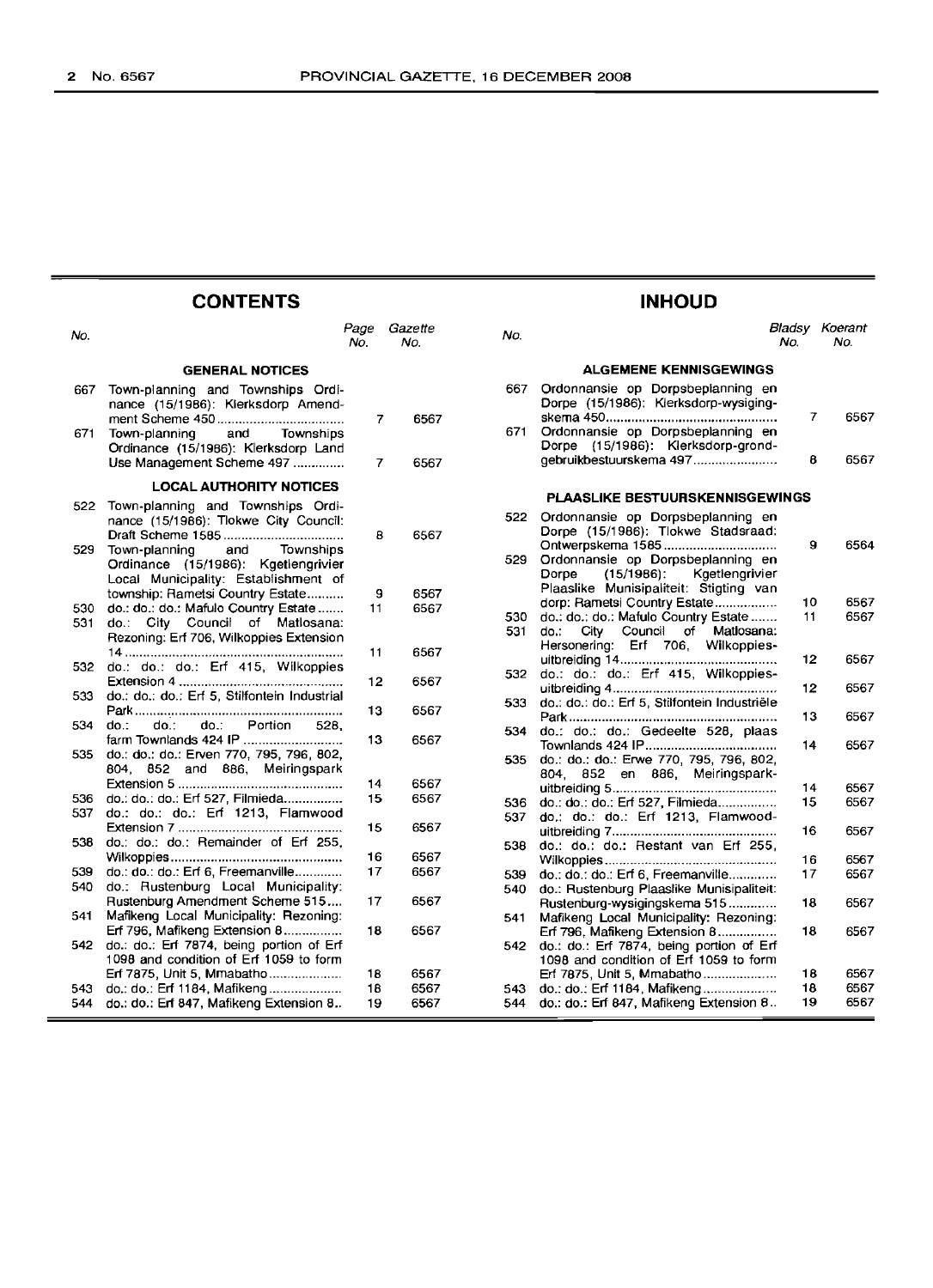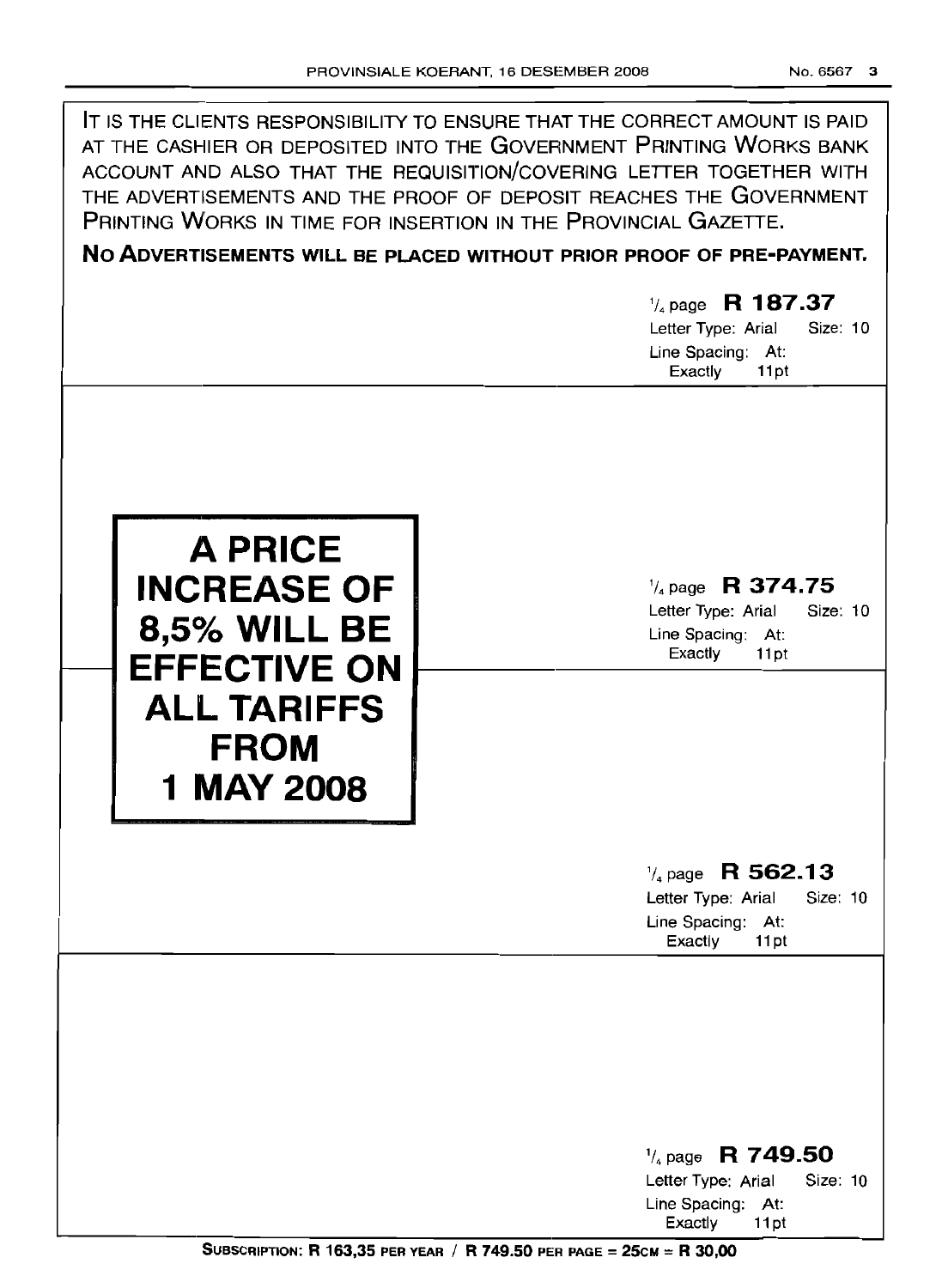

- (1) any delay in the publication of a notice or publication of such notice on any date other than that stipulated by the advertiser;
- (2) erroneous classification of a notice, or the placement of such notice in any section or under any heading other than the section or heading stipulated by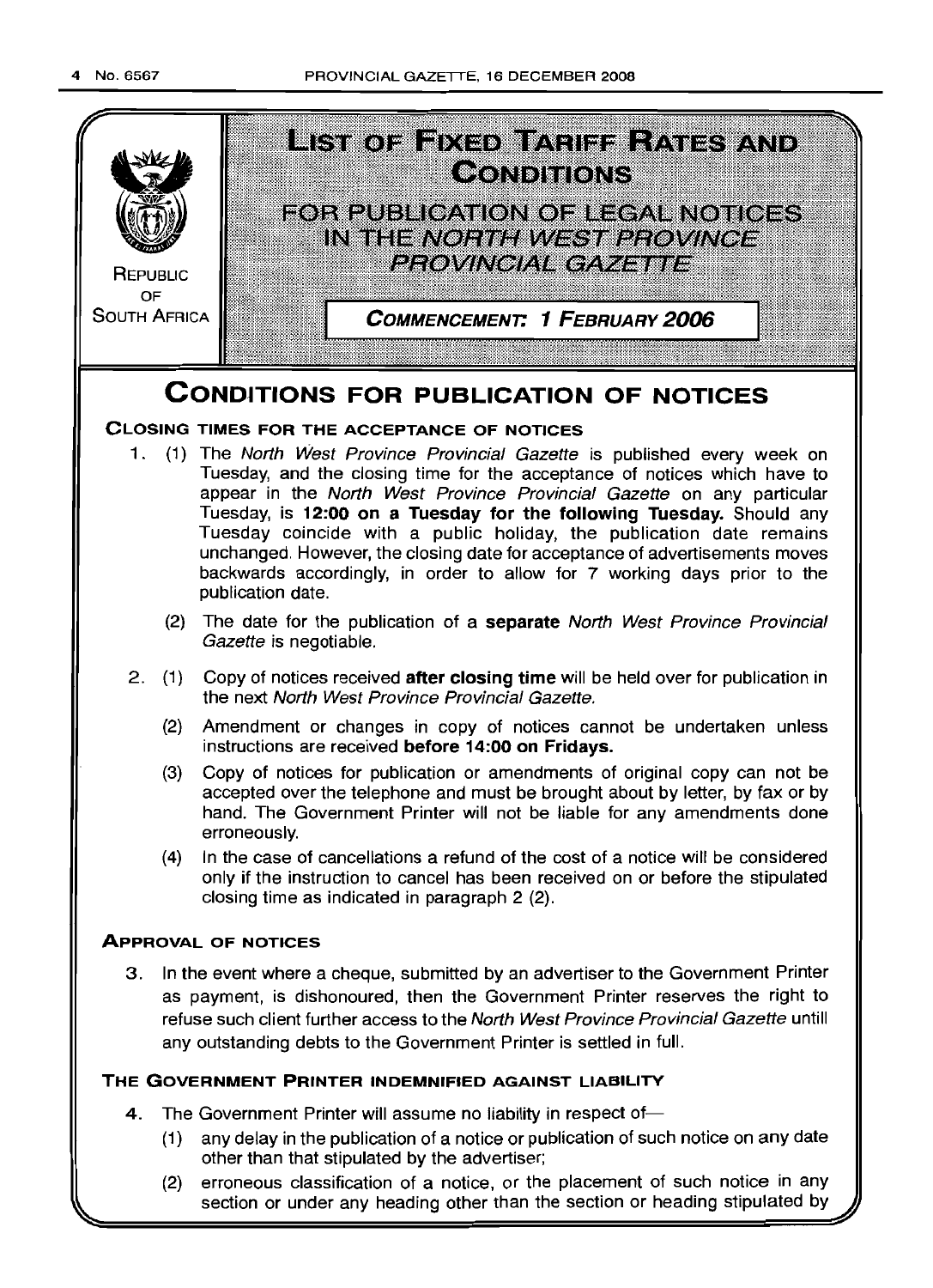- (3) any editing, revision, omission, typographical errors or errors resulting from faint or indistinct copy.
- (4) The Government Printing Works is not responsible for any amendments.

# LIABILITY OF ADVERTISER

5. Advertisers will be held liable for any compensation and costs arising from any action which may be instituted against the Government Printer in consequence of the publication of any notice.

# COpy

- 6. Copy of notices must be typed on one side of the paper only and may not constitute part of any covering letter or document.
- 7. At the top of any copy, and set well apart from the notice, the following must be stated:

Where applicable

- (1) The heading under which the notice is to appear.
- (2) The cost of publication applicable to the notice, in accordance with the "Word Count Table".

# PAYMENT OF COST

- 9. With effect from 1 April 2005 no notice will be accepted for publication unless the cost of the insertion(s) is prepaid in CASH or by CHEQUE or POSTAL ORDERS. It can be arranged that money can be paid into the banking account of the Government Printer, in which case the deposit slip accompanies the advertisement before publication thereof.
- 10. (1) The cost of a notice must be calculated by the advertiser in accordance with the word count table.
	- (2) Where there is any doubt about the cost of publication of a notice, and in the case of copy, an enquiry, accompanied by the relevant copy, should be addressed to the Advertising Section, Government Printing Works, Private IBag X85, Pretoria, 0001 [Fax: (012) 323-8805], before publication.
- 11. Overpayment resulting from miscalculation on the part of the advertiser of the cost of publication of a notice will not be refunded, unless the advertiser furnishes adequate reasons why such miscalculation occurred. In the event of underpayments, the difference will be recovered from the advertiser, and the notice(s) will not be published until such time as the full cost of such publication has been duly paid in cash or by cheque or postal orders, or into the banking account.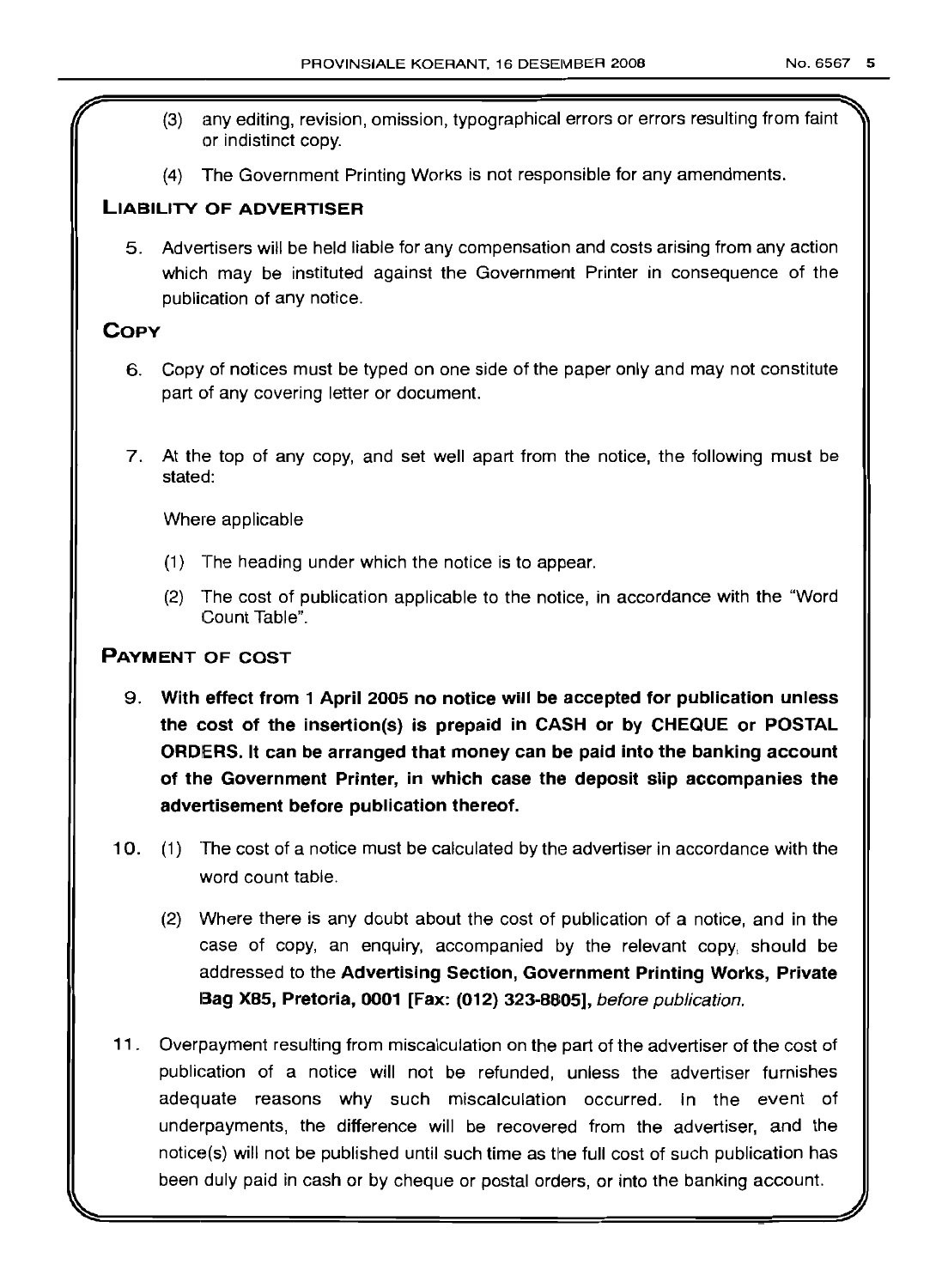- 12. In the event of a notice being cancelled, a refund will be made only if no cost regarding the placing of the notice has been incurred by the Government Printing Works.
- 13. The Government Printer reserves the right to levy an additional charge in cases where notices, the cost of which has been calculated in accordance with the Word Count Table, are subsequently found to be excessively lengthy or to contain overmuch or complicated tabulation.

# PROOF OF PUBLICATION

14. Copies of the North West Province Provincial Gazette which may be required as proof of publication, may be ordered from the Government Printer at the ruling price. The Government Printer will assume no liability for any failure to post such North West Province Provincial Gazette(s) or for any delay in despatching it/them.

# **GOVERNMENT PRINTERS BANK ACCOUNT PARTICULARS**

4057114016

Bank:

ABSA

BOSMAN STREET

Account No.:

Branch code: 632005

Reference No.: 00000050

Fax No.:

(012) 323 8805 and (012) 323 0009

# Enquiries:

| Mrs. L. Fourie    | Tel.: (012) 334-4686 |
|-------------------|----------------------|
| Mrs. H. Wolmarans | Tel.: (012) 334-4591 |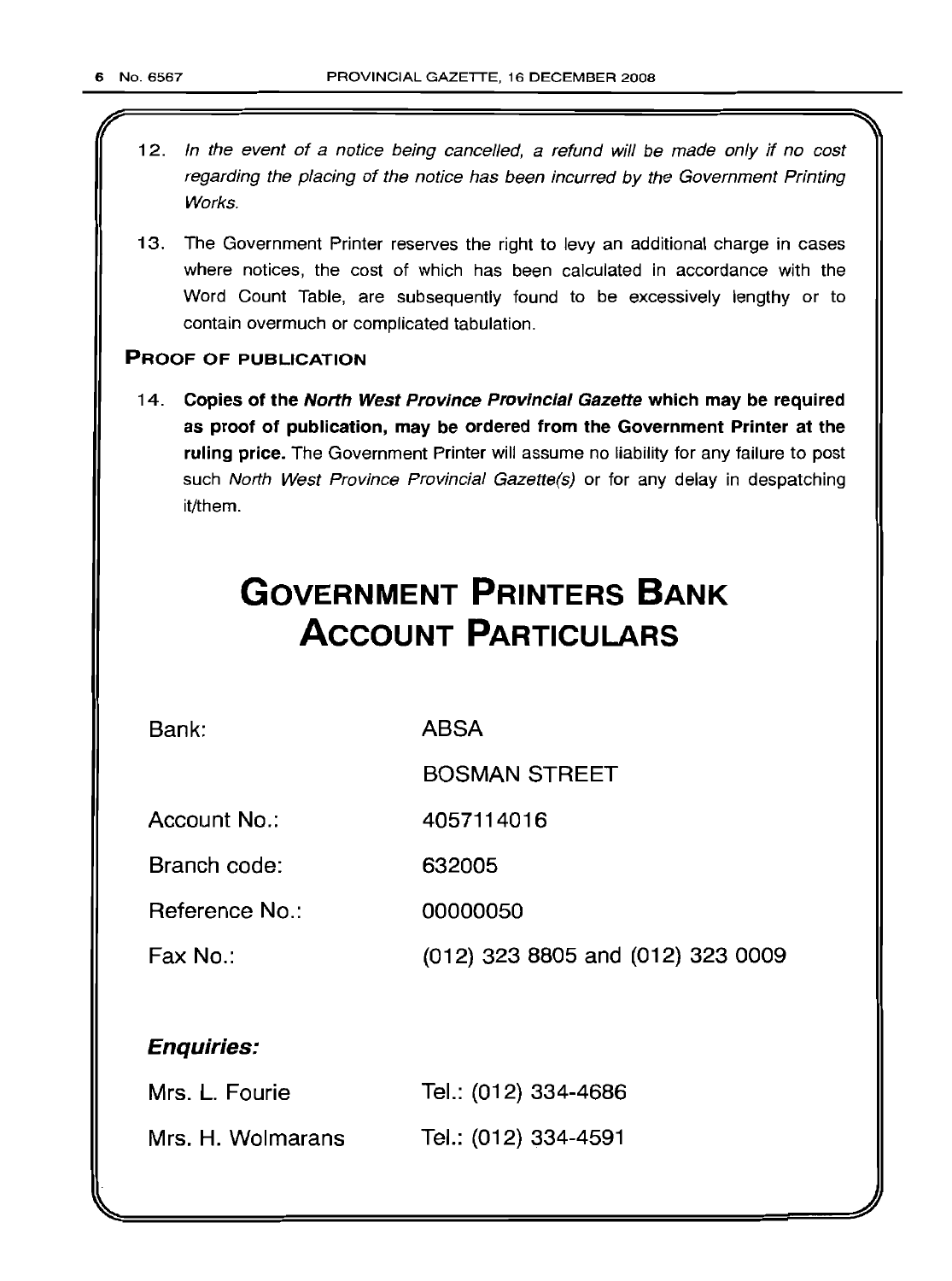# **GENERAL NOTICES • ALGEMENE KENNISGEWINGS**

# **NOTICE 667 OF 2008**

NOTICE OF APPLICATION FOR AMENDMENT OF TOWN-PLANNING SCHEME IN TERMS OF SECTION 56 (1) (b) (ii) OF THE TOWN-PLANNING AND TOWNSHIPS ORDINANCE, 1986 (ORDINANCE 15 OF 1986)

# **KLERKSDORP AMENDMENT SCHEME 450**

I, Barend Philippus Hendricus Botha, being the authorized agent and the owner of the Remaining Extent of Portion 574 (a portion of Portion 328) of the farm Elandsheuvel 402 IP, hereby give notice in terms of section 56 (1) (b) (ii) of the Townplanning and Townships Ordinance, 1986, that I have applied to the City Council of Matlosana for the amendment of the townplanning scheme known as Klerksdorp Land Use Management Scheme, 2005, as amended, by the rezoning of the property described above, situated adjacent to 25 Dr Yussuf Dadoo Avenue, Klerksdorp, from "Agricultural" to "Special" for the purpose of graphic and computer design studio, printing enterprise and related purposes.

Particulars of the application will lie for inspection during normal office hours at the office of the Municipal Manager, Room 218, Municipal Buildings, Bram Fischer Street, Klerksdorp, for the period of 28 days from 9 December 2008.

Objections to or representations in respect of the application must be lodged with or made in writing to the Municipal Manager, at the above address or at PO Box 99, Klerksdorp, 2570, or at PO Box 33, Klerksdorp, 2570, within a period of 28 days from 9 December 2008.

Address: Botha De Wet & Rood Ingelyf, PO Box 33, Regsforum Gebou, Bram Fischer Street 8, Klerksdorp. (018) 462-3751. Signed: BPH Botha.

2 December 2008.

# **KENNISGEWING 667 VAN 2008**

**-.**

KENNISGEWING VAN AANSOEK OM WYSIGING VAN DORPSBEPLANNINGSKEMA INGEVOLGE ARTIKEL 56 (1) (b) (ii) VAN DIE ORDONNANSIE OP DORPSBEPLANNING EN DORPE, 1986 (ORDONNANSIE 15 VAN 1986)

# **KLERKSDORP-WYSIGINGSKEMA 450**

Ek, Barend Philippus Hendricus Botha, synde die gemagtigde agent van die eienaar van Resterende Gedeelte van Gedeelte 574 ('n gedeelte van Gedeelte 328) van die plaas Elandsheuvel 402 IP, gee hiermee ingevolge artikel 56 (1) (b) (ii) van die Ordonnansie op Dorpsbeplanning en Dorpe, 1986, kennis dat ek by die Stadsraad van Matlosana aansoek gedoen het om die wysiging van die dorpsbeplanningskema bekend as die Klerksdorp Grondgebruikbestuurskema, 2005, soos gewysig, deur die hersonering van die eiendom hierbo beskryf, geleë aanliggend te Dr. Yussuf Dadoolaan 25, Klerksdorp, vanaf "Landbou" na "Spesiaal" vir die doeleindes van 'n grafiese en rekenaar ontwerp studio, drukkery bedryf en verwante gebruike.

Besonderhede van die aansoek lê ter insae gedurende gewone kantoorure by die kantoor van die Munisipale Bestuurder, Bram Fishcerstraat, Burgersentrum, Kamer 218, Klerksdorp, vir 'n tydperk van 28 dae vanaf 9 Desember 2008.

Besware teen of vertoe ten opsigte van die aansoek moet binne 'n tydperk van 28 dae vanaf 9 Desember 2008, skriftelik by of tot die Munisipale Bestuurder, by bovermelde adres of by Posbus 99, Klerksdorp, 2570, ingedien of gerig word.

Adres: Botha De Wet & Rood Ingelyf, Posbus 33, Regsforumgebou, Bram Fischerstraat 8, Klerksdorp. (018) 462-3751. Geteken: BPH Botha.

2 Desember 2008.

9-16

# **NOTICE 671 OF 2008**

NOTICE OF APPLICATION FOR AMENDMENT OF TOWN-PLANNING SCHEME IN TERMS OF SECTION 56 (1) (b) (i) OF THE TOWN-PLANNING AND TOWNSHIPS ORDINANCE, 1986 (ORDINANCE 15 OF 1986)

# **KLERKSDORP LAND USE MANAGEMENT SCHEME** NO. 497

We, K Marais of Visi Town-planning Consultants, being the authorized agent of the owner of Ert 449, Doringkruin, hereby give notice in terms of section 56 (1) (b) (i) of the Town-planning and Townships Ordinance, 1986, that I have applied to the City Council of Klerksdorp for the amendement of the town-planning scheme known as the Klerksdorp Land Use Management Scheme, 2005, as amended by the rezoning of above-mentioned ert, situated on the corner of Karee- and Frangipani Avaneue, Doringkruin: from "Residential 1" to "Residential 2" with a density of 9 dwelling units per ert and other related uses with the special consent of the city council.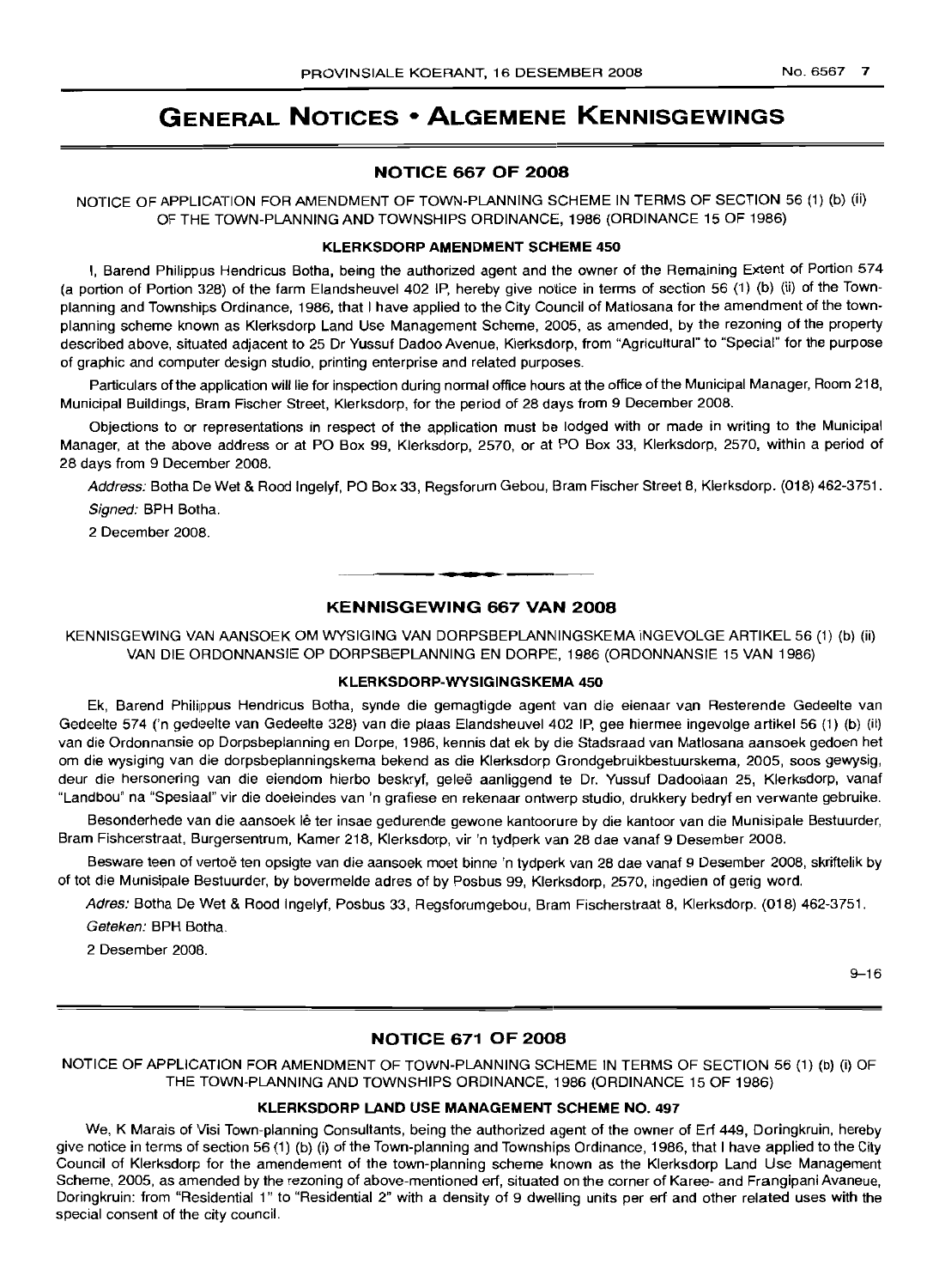Particulars of the application will lie for inspection during normal office hours at the Office of the Municipal Manager, Records Section, Basement, Civic Centre, Braam Fisher Street, Klerksdorp, for the period of 28 days from 16 December 2008.

Objections to or representations in respect of the application must be lodqed with or made in writing to the Municipal Manager, at the above address, or at P.O. Box 99, Klerksdorp, 2570, within a period of 28 days from 16 December 2008.

Address of agent: K Marais, Visi Town-planning Consultants: Tel: (018) 468-5519, PO Box 6258, Flamwood, 2572. .**- .**

# KENNISGEWING 671 VAN 2008

KENNISGEWING VAN AANSOEK OM WYSIGING VAN DORPSBEPLANNINGSKEMA INGEVOLGE ARTIKEL 56 (1) (b) (i) VAN DIE ORDONNANSIE OP DORPSBEPLANNING EN DORPE, 1986 (ORDONNANSIE 15 VAN 1986)

#### KLERKSDORP GRONDGEBRUIKBESTUURSKEMA NO. 497

Ek, K Marais van Visi Stadsbeplanning Konsultante, synde die gemagtigde agent van die eienaar van Erf 449, Doringkruin, gee hiermee ingevolge artikel 56 (1) (b) (i) van die Ordonnansie op Dorpsbeplanning en Dorpe, 1986, kennis dat ek by die Stadsraad van Klerksdorp aansoek gedoen het om die wysiging van die dorpsbeplanningskema bekend as Klerksdorp Grondgebruik Bestuurskema 2005, soos gewysig, deur die hersonering van bogenoemde eiendom, gelee op die hoek van Karee- en Frangipanilaan, Doringkruin: van "Residensieel 1" na "Residensieel 2" met 'n digtheid van 9 wooneenhede per erf en ander gebruike met die spesiale toestemming van die Stadsraad.

Besonderhede van die aansoek lê ter insae gedurende gewone kantoorure by die Kantoor van die Munisipale Bestuurder, Rekordsafdeling, Kelderverdieping, Burgersentrum, Braam Fisherstraat, Klerksdorp, vir 'n tydperk van 28 dae vanaf 16 Desember 2008.

Besware teen of vertoë ten opsigte van die aansoek moet binne 'n tydperk van 28 dae vanaf 16 Desember 2008, skriftelik by of tot die Munisipale Bestuurder by bovermelde adres of by Posbus 99, Klerksdorp, 2570, ingedien of gerig word.

Adres van gemagtigde agent: K Marais, Visi Stadsbeplanning Konsultante: Tel: (018) 468-5519: Posbus 6528, Flamwood, 2572.

16-23

# LOCAL AUTHORITY NOTICES PLAASLIKE BESTUURSKENNISGEWINGS

# LOCAL AUTHORITY NOTICE 522

# TLOKWE CITY COUNCIL

# NOTICE OF DRAFT SCHEME 1585

The Tlokwe City Council hereby gives notice in terms of section 28 (1) (a) of the Town-planning and Townships Ordinance, 1986 (Ordinance 5 of 1986) that a draft town-planning scheme, to be known as Amendment Scheme, 1585, has been prepared by it.

This scheme is an amendment scheme and contains the following proposals:

The rezoning of Portions 5 and Proposed Portion 15 (a portion of the remaining extent) of Erf 289, corner Luitingh and Poortman Streets, Potchindustria, whereof the present zonings are as follows:

Portion 5, 1 487 m2 in extent: "Industrial 1". Special consent has been granted already for the use of the erf for a "motor sales mart" for the display and sale of roadworthy vehicles. It does however not include a workshop.

Portion 15, 334 m<sup>2</sup> in extent: "Public road".

Both above-mentioned erven will be rezoned to "Industrial 1" with annexure 1133 in order that both erven may be used also for the purposes of a "motor sales mart", that is for the display and sale of roadworthy vehicles, but does not include a workshop. The annexure will also provide for the submission of a site development plan to the City Council for approval prior to development.

The said two erven will be consolidated to form Portion 16, 1 821  $m^2$  in extent.

The proposed development conditions are as follows:

| Maximum coverage:                | 70% of 1821 m <sup>2</sup> . |
|----------------------------------|------------------------------|
| Maximum height of buildings:     | Unlimited.                   |
| Floor area ratio to ground area: | Unlimited.                   |

Portions 6 and 8 of Erf 289, Potchindustria may possibly be affected by this rezoning.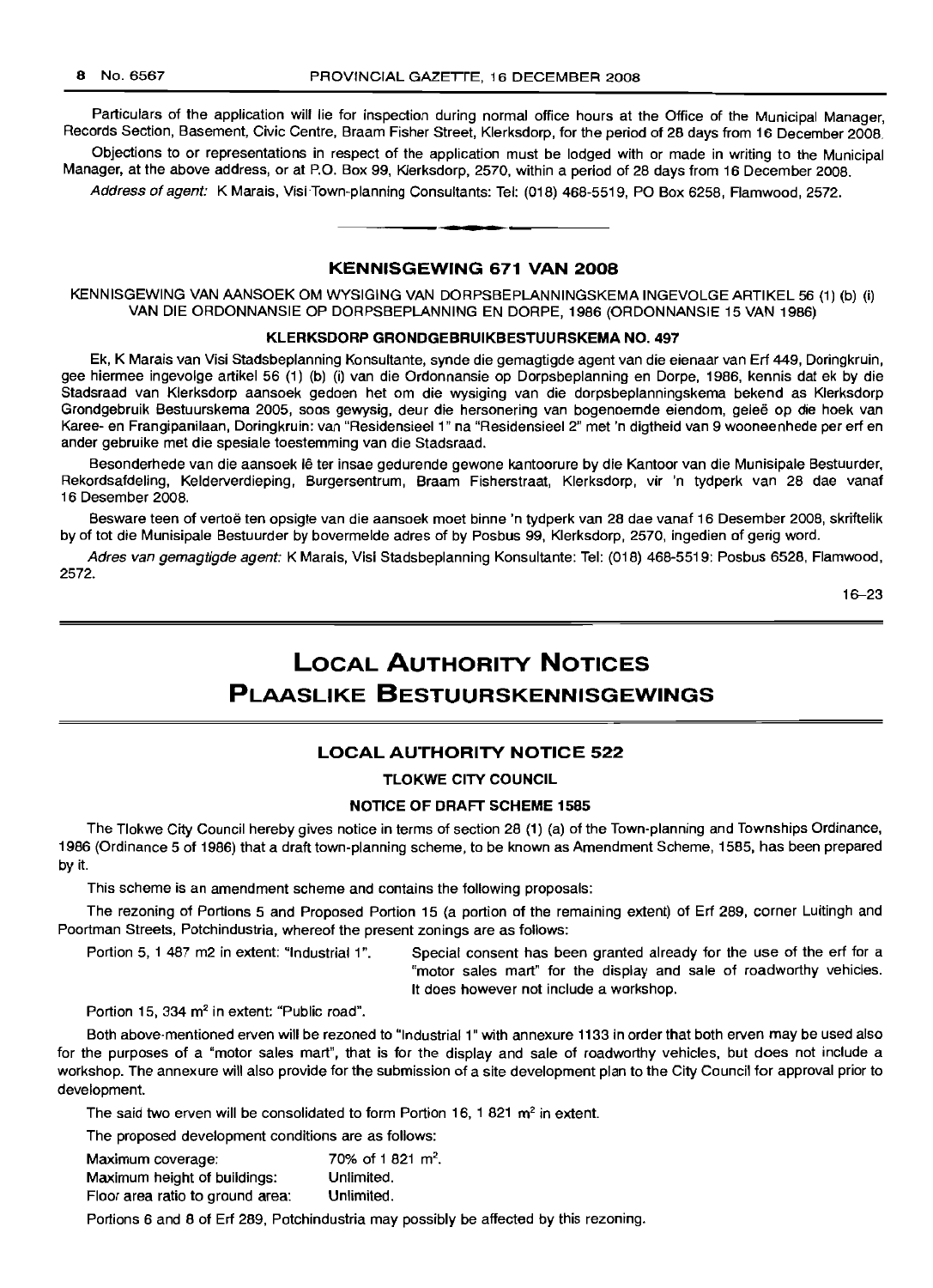The draft scheme will lie for inspection during normal office hours at the Department Housing and Planning, Room 210, Dan Tloome Complex, corner of Sol Plaatjie Avenue and Wolmarans Street, Potchefstroom, for a period of 28 days from 9 January 2009 to 6 February 2009.

Objections to or representations in respect of this scheme must be lodged with or made in writing to the Municipal Manager, at the above address, or PO Box 113, Potchefstroom, within a period of 28 days from 9 January 2009, that is on or before 6 Feruary 2009.

## R. J. **MOSIANE, MUinicipal Manager**

(Notice 167/2008)

# **PLAASLIKE BESTUURSKENNISGEWING 522**

**-**

#### **TLOKWE STADSRAAD**

# **KENNISGEWING VAN ONTWERPSKEMA** 1585

Die Tlokwe Stadsraad gee hiermee ingevolge artikel 28 (1) (a) van die Ordonnansie op Dorpsbeplanning en Dorpe, 1986 (Ordonnansie 15 van 1986), kennis dat 'n ontwerpdorpsbeplanningskema, bekend te staan as Wysigingskema, 1585, deur die Stadsraad, opgestel is.

Hierdie skema is 'n wysigingskema en bevat die volgende voorstelle:

Die hersonering van Gedeelte 5 en voorgestelde Gedeelte 15 (gedeelte van die restant) van Erf 289, h.v. Luitingh- en Poortmanstraat, Potchindustria, waarvan die huidige sonerings soos volg is:

Gedeelte 5 groot 1 487 m<sup>2</sup>: "Nywerheid 1". Spesiale toestemming is reeds verleen vir die gebruik van die erf vir 'n "motorverkoopmark" vir die vertoon en verkoop van padwaardige voertuie. Dit sluit eqter nie 'n werkswinkel in nie.

Gedeelte 15 groot 334 m<sup>2</sup>: "Openbare pad".

Albei bogenoemde erwe word gehersoneer na "Nywerheid 1" met Bylae 1133 sodat albei erwe ook vir die doeleindes van 'n "motorverkoopmark" gebruik mag word. Dit is vir die vertoon en verkoop van padwaardige voertuie, maar sluit nie 'n werkswinkel in nie. In die bylae word ook vereis dat 'n terreinontwikkelingsplan voor ontwikkeling vir goedkeuring aan die Stadsraad voorgelê moet word.

Genoemde twee erwe sal gekonsolideer word om Gedeelte 16, groot 1 821 m<sup>2</sup> te vorm

Die voorgestelde ontwikkelingsvoorwaardes is soos volg:

| Maksimum dekking:                              | 70% van 1 821 m <sup>2</sup> . |
|------------------------------------------------|--------------------------------|
| Maksimum hoogte van geboue:                    | Onbeperk.                      |
| Vioeroppervlakteverhouding tot erfoppervlakte: | Onbeperk.                      |

Gedeeltes 6 en 8 van Erf 289, Potchindustria, kan moontlik deur die hersonering geraak word.

Die ontwerpskema Ie ter insae gedurende gewone kantoorure by die Departement Behuising en Beplanning, Kamer 210, Dan Tloome Kompleks hoek van Sol Plaatjielaan en Wolmaransstraat, Potchefstroom, vir 'n tydperk van 28 dae vanaf 9 Januarie 2009 tot 6 Februarie 2009.

Besware teen of vertoë ten opsigte van die Skema moet binne 'n tydperk van 28 dae vanaf 9 Januarie 2009, dit wil sê voor of op 6 Februarie 2009, skriftelik by of tot die Munisipale Bestuurder by bogenoemde adres of by Posbus 113, Potchefstroom, ingedien of gerig word.

## R. J. **MOSIANE, Munisipale Bestuurder**

(Kennisgewing 167/2008)

9-16

# **LOCAL AUTHORITY NOTICE 529**

#### NOTICE OF APPLICATION FOR ESTABLISHMENT OF TOWNSHIP

The Kgetlengrivier Local Municipality hereby gives notice in terms of section 69 (6) (a) read with section 96 (3) of the Townplanning and Townships Ordinance, 1986 (Ordinance 15 of 1986), that an application to establish the township referred to in the Annexure hereto, has been received by it.

Particulars of the application will lie for inspection during normal office hours at the Municipal Manager, Kgetlengrivier Local Municipality, Koster and Swartruggens Municipal Offices for a period of 28 days from 16 December 2008.

Objections to or representations in respect of the application must be lodged with or made in writing and in duplicate to the Municipal Manager at the above address or posted to him at P.O. Box 66, Koster, 0348 within a period of 28 days from 16 December 2008.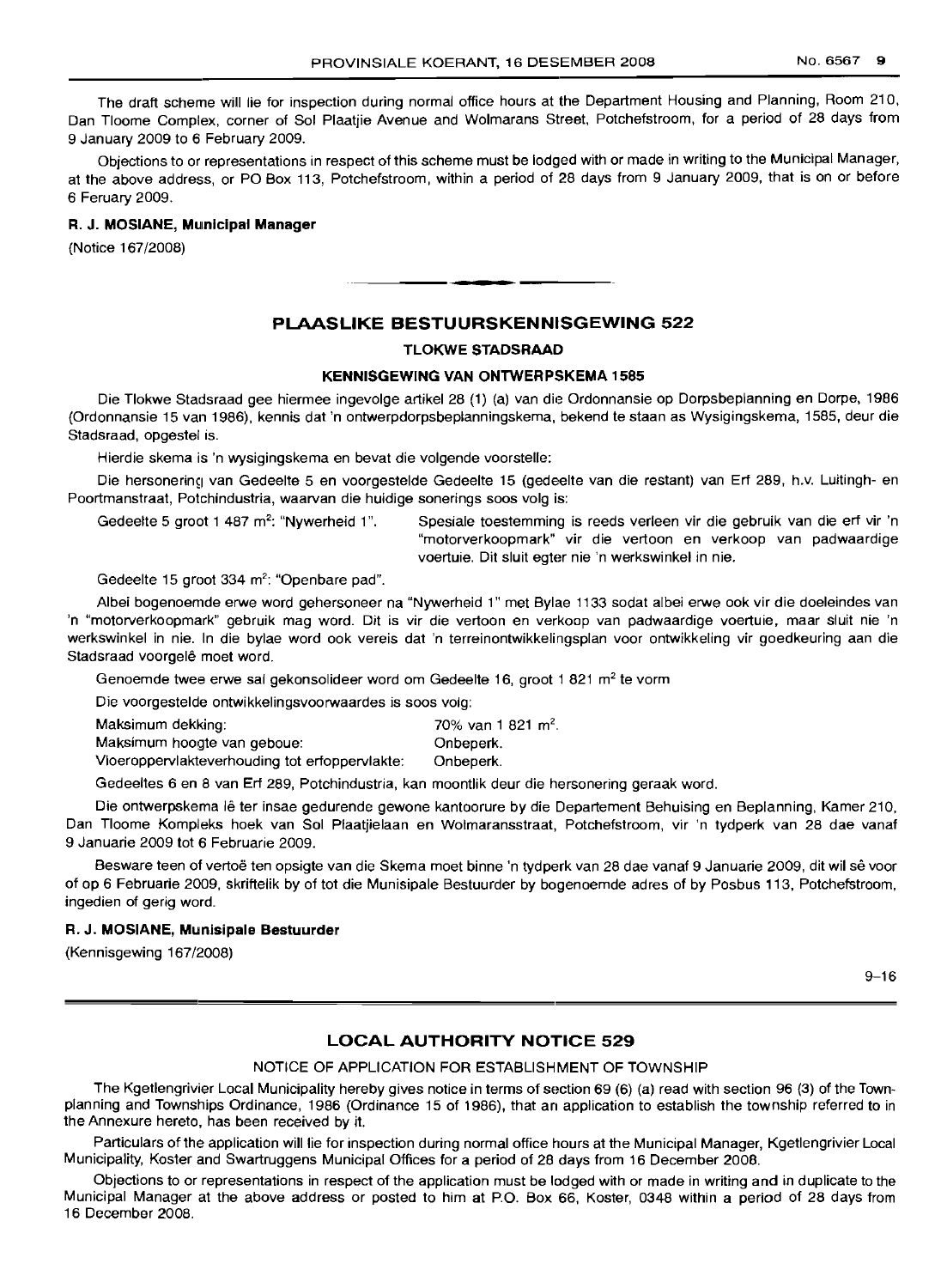#### **ANNEXURE**

### Name of Township: **Rametsi Country Estate**

Full name of applicant: Maxim Planning Solutions (Pty) Ltd, on behalf of Quick Step 684 (Pty) Ltd, Leboa Investments 20 (Pty) Ltd and Leboa Investments 22 (Pty) Ltd.

Number of erven in proposed township:

| Residential 6                        | 82 |
|--------------------------------------|----|
| Agricultural                         |    |
| Special for the purposes of a resort |    |

Description of land on which township is to be established: Remaining exent of Portion 2 and the remaining extent of Portion 86 (a portion of Portion 2) of the farm Lindleyspoort No. 220-JP and the remaining extent of Portion 2 of the farm Damplaas No. 221-JP.

Locality of proposed township: Situated ± 20 km north-east of Swartruggens and west of the Swartruggens - Mabaalstad Provincial Road (P124-1) that provides direct access to Swartruggens. The Pella (Silverkrans) and Boshoek road (Road 114) forms the northern border of the proposed Country Estate.

Verwysingsnommer: 3/106.

# **PLAASLIKE BESTUURSKENNISGEWING 529**

**•**

#### KENNISGEWING VAN AANSOEK OM STIGTING VAN DORP

Die Kgetlengrivier Plaaslike Munisipaliteit gee hiermee ingevolge artikel 69 (6) (a) saamgelees met artikel 96 (3) van die Ordonnansie op Dorpsbeplanning en Dorpe, 1986 (Ordonnansie 15 van 1986) kennis dat 'n aansoek om die dorp in die Bylae hierby genoem te stig, deur hom ontvang is.

Besonderhede van die aansoek lê ter insae gedurende gewone kantoorure by die kantoor van die Munisipale Bestuurder, Kgetlengrivier Plaaslike Munisipaliteit, Koster en Swartruggens Munisipale Kantore vir 'n tydperk van 28 dae vanaf 16 Desember 2008.

Besware teen of vertoë ten opsigte van die aansoek moet binne 'n tyderk van 28 dae vanaf 16 Desember 2008 skriftelik en in tweevoud by of tot die Munisipale Bestuurder by bovermelde adres of by Posbus 66, Koster, 0348 ingedien of gerig word.

#### **BYLAE**

#### Naam van Dorp: **Rametsi Country Estate.**

Volle naam van aansoeker: Maxim Planning Solutions (Edms) Bpk names Quick Step 684 (Edms) Bpk, Leboa Investments 20 (Edms) Bpk en Leboa Investments 22 (Edms) Bpk.

Aantal erwe in voorgestelde dorp:

| Residensieel 6                          | 82 |
|-----------------------------------------|----|
| Landbou                                 |    |
| Spesiaal vir die doeleindes van 'n oord |    |

Beskrywing van grond waarop dorp gestig staan te word: Resterende gedeelte van Gedeelte 2 en die resterende gedeelte van Gedeelte 86 ('n gedeelte van Gedeelte 2) van die plaas Lindleyspoort No. 220-JP en die resterende gedeelte van Gedeelte 2 van die plaas Damplaas No. 221-JP.

Ligging van voorgestelde dorp: Geleë ± 20 km noordoos van Swartruggens en wes van die Swartruggens - Mabaalstad Provinsiale Pad (P124-1) wat direkte toegang verleen na Swartruggens. Die Pella (Silverkrans) en Boshoekpad (Pad 114) vorm die noordelike grens van die voorgestelde "Country Estate".

Verwysingsnommer: 3/106.

16-23

# **LOCAL AUTHORITY NOTICE 530**

#### NOTICE OF APPLICATION FOR ESTABLISHMENT OF TOWNSHIP

The Kgetlengrivier Local Municipality hereby give notice in terms of section 69 (6) (a), read with section 96 (3), of the Town-planning and Townships Ordinance, 1986 (Ordinance 15 of 1986), that an application to establish the township referred to in the Annexure hereto, has been received by it.

Particulars of the application will lie for inspection during normal office hours at the office of the Municipal Manager, Kgetlengrivier Local Municipality, Koster and Swartruggens Municipal Offices for a period of 28 days from 16 December 2008.

Objections to or representations in respect of the application must be lodged with or made in writing and in duplicate to the Municipal Manager at the above address or posted to him at P.O. Box 66, Koster, 0348, within a period of 28 days from 16 December 2008.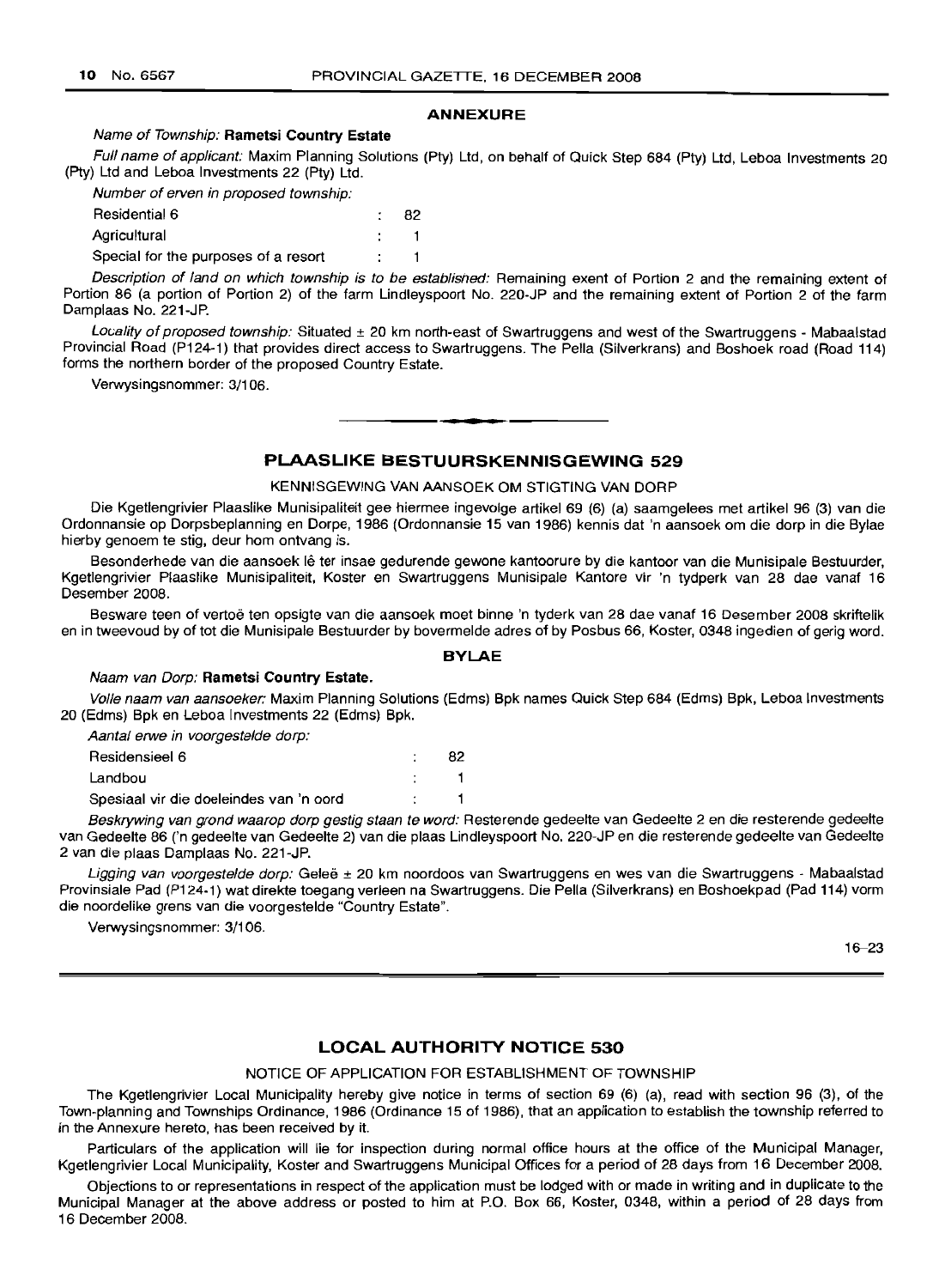#### **ANNEXURE**

#### Name of township: **Matula Country Estate.**

Full name of applicant: Maxim Planning Solutions (Pty) Ltd, on behalf of Mafulo Inv 7 (Pty) Ltd.

Number of erven in proposed township:

Residential 6: 150.

Agricultural: 1.

Description of land on which township is to be established: Portion 21 (a portion of Portion 3), Portion 13 (a portion of Portion 9), Remaining Extent of Portion 2, Remaining Extent of Portion 9 (a portion of Portion 1), Portion 12, Portion 10, Portion 11 (a portion of Portion 5) and the Remaining Extent of the farm Waterval No. 386-JP.

Situation of proposed township: Situated at ± 17 km north-east of Swartruggens along District Road D128 (Swartruggens-Besterhoek Road) that will provide direct access to Swartruggens.

Reference No. 3/137.

# **PLAASLIKE BESTUURSKENNISGEWING 530**

**•**

KENNISGEWING VAN AANSOEK OM STIGTING VAN DORP

Die Kgetlengrivier Plaaslike Munisipaliteit gee hiermee ingevolge artikel 69 (6) (a) saamgelees met artikel 96 (3) van die Ordonnansie op Dorpsbeplanning en Dorpe, 1986 (Ordonnansie 15 van 1986), kennis dat 'n aansoek om die dorp in die Bylae hierby genoem te stig, deur hom ontvang is.

Besonderhede van die aansoek lê ter insae gedurende gewone kantoorure by die kantoor van die Munisipale Bestuurder, Kgetlengrivier Plaaslike Munisipaliteit, Koster en Swartruggens Munisipale Kantore vir 'n tydperk van 28 dae vanaf 16 Desember 2008.

Besware teen of vertoe ten opsigte van die aansoek moet binne 'n tydperk van 28 dae vanaf 16 Desember 2008 skriftelik en in tweevoud by of tot die Munisipale Bestuurder by bovermelde adres of by Posbus 66, Koster, 0348, ingedien of gerig word.

#### **BYLAE**

Naam van dorp: **Matula Country Estate.**

Volle naam van aansoeker: Maxim Planning Solutions (Edms) Bpk, namens Mafulo Inv 7 (Edms) Bpk.

Aantal erwe in voorgestelde dorp:

Residensieel 6: 150.

Landbou: 1.

Beskrywing van grond waarop dorp gestig staan te word: Gedeelte 21 ('n gedeelte van Gedeelte 3), Gedeelte 13 Cn gedeelte van Gedeelte 9), Restante Gedeelte van Gedeelte 2, Restemnde Gedeelte van Gedeelte 9 ('n gedeelte van Gedeelte 1), Gedeelte 12, Gedeelte 10, Gedeelte 11 ('n gedeelte van Gedeelte 5) en die Resterende Gedeelte van die plaas Waterval No. 386-JP.

Ligging van voorgestelde dorp: Geleë ± 17 km noordoos van Swartruggens langs Distrikspad D128 (Swartruggens-Besterhoekpad) wat direkte toegang verleen na Swartruggens.

Verwysingsnommer: 3/137.

16-23

# **LOCAL AUTHORITY NOTICE 531**

# **CITY COUNCIL OF MATLOSANA**

#### APPROVAL OF AMENDMENT OF LAND USE MANAGEMENT SCHEME

The City Council of Matlosana hereby in terms of the provisions of section 57 (1) of the Town-planning and Townships Ordinance, 1986, declares that it has approved an amendment scheme being an amendment of the Klerksdorp Land Use Management Scheme, 2005, by the rezoning of Erf 706, Wilkoppies Extension 14, from "Special" for the purposes of a dwelling house, a service enterprise (health spa centre and health therapy activities) and related uses with the special consent of the local authority to "Special" for purposes of a dwelling house, accommodation enterprise/quest house, service enterprise (health spa centre and health therapy activities) and other related uses with the special consent of the local authority.

Map 3 and the scheme clauses of the amendment scheme are filed with the Municipal Manager, Klerksdorp, and the Acting Manager, Department of Developmental Local Government and Housing, Potchefstroom, and are open for inspection at all reasonable times.

This amendment is known as Klerksdorp Land Use Management Scheme 436 and shall come into operation from the date of publication of this notice.

(16/2/2/1269)

# **MM MOADIRA, Municipal Manager**

Civic Centre, Klerksdorp Notice No. 290/2008 2 September 2008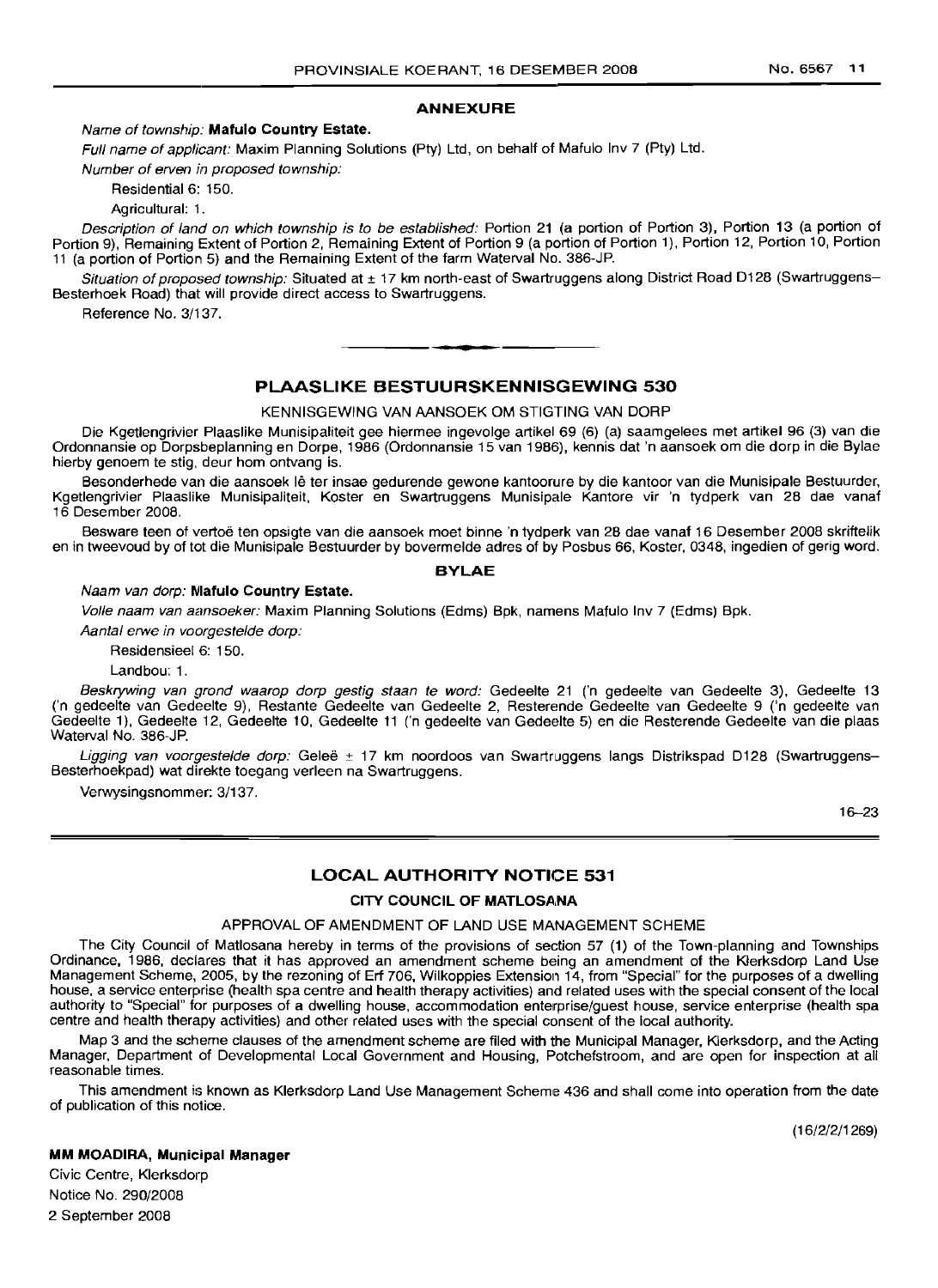#### **STADSRAAD VAN MATLOSANA**

# GOEDKEURING VAN WYSIGING VAN GRONDGEBRUIKBESTUURSKEMA

Die Stadsraad van Matlosana verklaar hierby ingevolge die bepalings van artikel 57 (1) van die Ordonnansie op Dorpsbeplanning en Dorpe, 1986, dat hy 'n wysigingskema synde 'n wysiging van die Klerksdorp Grondgebruikbestuurskema, 2005, goedgekeur het deur die hersonering van Erf 706, Wilkoppies Uitbreiding 14, van "Spesiaal" vir doeleindes van 'n woonhuis, 'n dienste-onderneming (gesondheidspa en gesondheidsterapie-aktiwiteite) en verwante gebruike met die spesiale toestemming van die plaaslike raad na "Spesiaal" vir doeleindes van 'n woonhuis, 'n akkommodasie-onderneming/gastehuis, 'n dienste-onderneming (gesondheidspa en gesondheidsterapie-aktiwiteite) en verwante gebruike met die spesiale toestemming van die plaaslike raad.

Kaart 3 en die skemaklousules van die wysigingskema word in bewaring gehou deur die Munisipale Bestuurder, Klerksdorp, en die Waarnemende Bestuurder, Departement Ontwikkelende Plaaslike Regering en Behuising, Potchefstroom, en is beskikbaar vir inspeksie op aile redelike tye.

Hierdie wysiging staan bekend as Klerksdorp Grondgebruikbestuurskema 436 en tree in werking op die datum van publikasie van hierdie kennisgewing.

(16/2/2/1269)

#### **MM MOADIRA, Munisipale Bestuurder**

Burgersentrum, Klerksdorp Kennisgewing No. 290/2008 2 September 2008

# **LOCAL AUTHORITY NOTICE 532**

# **CITY COUNCIL OF MATLOSANA**

#### APPROVAL **OF** AMENDMENT **OF** LAND USE MANAGEMENT SCHEME

The City Council of Matlosana hereby in terms of the provisions of section 57 (1) of the Town-planning and Townships Ordinance, 1986, declares that it has approved an amendment scheme being an amendment of the Klerksdorp Land Use Management Scheme, 2005, by the rezoning of Erf 415, Wilkoppies Extension 4 from "Residential 1" to "Special" for the purpose of a dwelling house and a place of instruction/education (nursery/créche).

Map 3 and the scheme clauses of the amendment scheme are filed with the Municipal Manager, Klerksdorp, and the Acting Manager, Department of Developmental, Local Government and Housing, Potchefstroom, and are open for inspection at all reasonable times.

This amendment is known as Klerksdorp Land Use Management Scheme 437 and shall come into operation from the date of publication of this notice.

(16/2/2/1270)

#### **MM MOADIRA, Municipal Manager**

Civic Centre, Klerksdorp

Notice No. 277/2008

20 August 2008

#### **PLAASLIKE BESTUURSKENNISGEWING 532**

.**-.**

#### **STADSRAAD VAN MATLOSANA**

#### GOEDKELIRING VAN WYSIGING VAN GRONDGEBRUIKBESTUURSKEMA

Die Stadsraad van Matlosana verklaar hierby ingevolge die bepalings van artikel 57 (1) van die Ordonnansie op Dorpsbeplanning en Darpe, 1986, dat hy 'n wysigingskema synde 'n wysiging van die Klerksdorp-Grondgebruikbestuurskema, 2005, goedgekeur het deur die hersonering van Erf 415, Wilkoppies Uitbreiding 4 van "Residensieel 1" na "Spesiaal" vir die doeleindes van 'n woonhuis en 'n plek van onderrig (nasorgsentrum/créche).

Kaart 3 en die skemaklousules van die wysigingskema word in bewaring gehou deur die Munisipale Bestuurder, Klerksdorp, en die Waarnemende Bestuurder, Departement Ontwikkelende Plaaslike Regering en Behuising, Potchefstroom, en is beskikbaar vir inspeksie op aile redelike tye.

Hierdie wysiging staan bekend as Klerksdorp-Grondgebruikbestuurskema 437 en tree in werking op die datum van publikasie van hierdie kennisgewing.

(16/2/2/1270)

#### **MM MOADIRA, Munisipale Bestuurder**

Burgersentrum, Klerksdorp

Kennisgewing No. 277/2008

20 Augustus 2008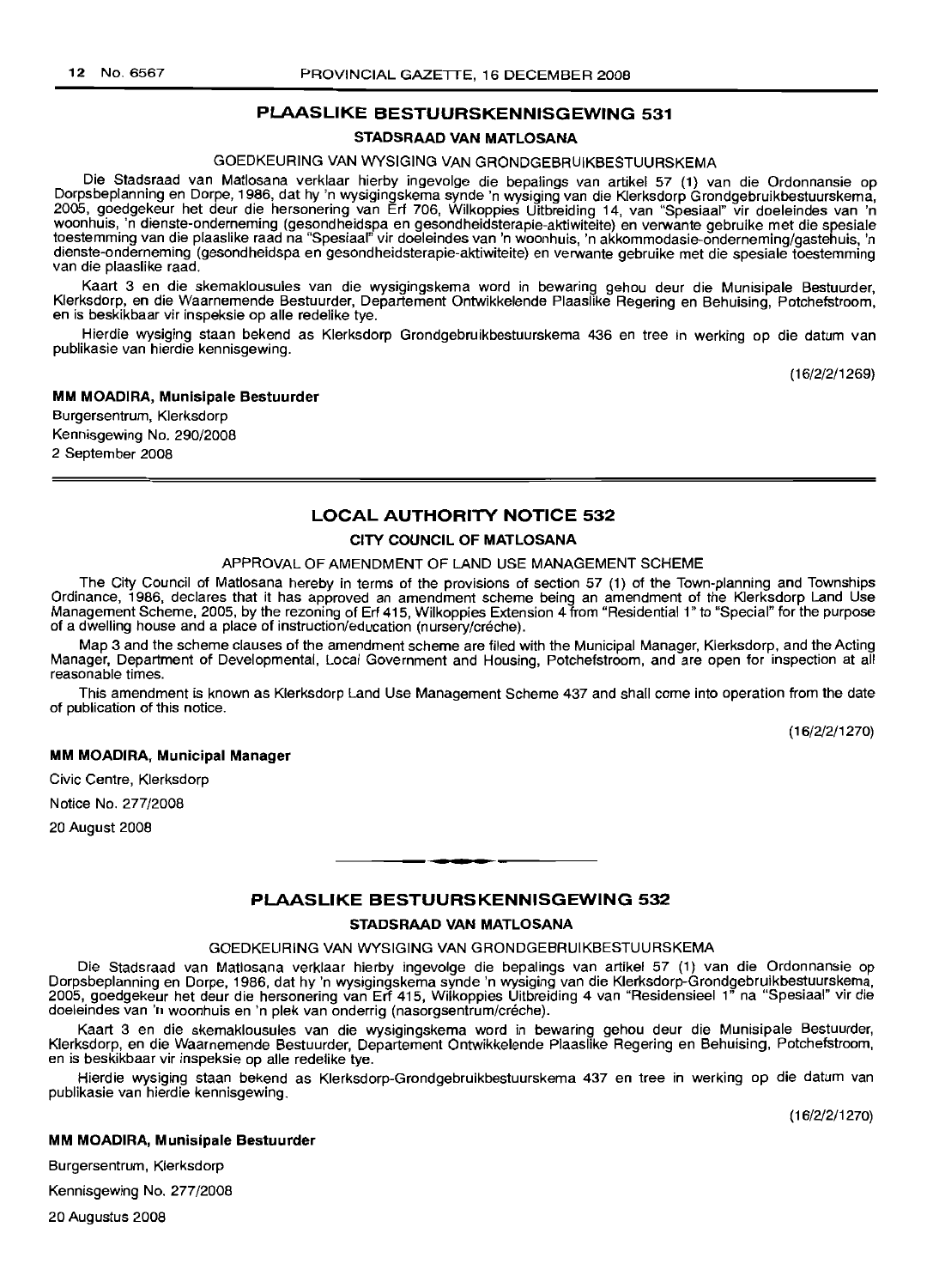# **LOCAL AUTHORITY NOTICE 533**

# **CITY COUNCIL OF MATLOSANA**

# APPROVAL OF AMENDMENT OF LAND USE MANAGEMENT SCHEME

The City Council of Matlosana hereby in terms of the provisions of section 57 (1) of the Town-planning and Townships Ordinance, 1986, declares that it has approved an amendment scheme beinq an amendment of the Klerksdorp Land Use Management Scheme, 2005, by the rezoning of Erf 5, Stilfontein Industrial Park from "Public Road" to "Industrial 1" for purposes as indicated in Table A of the Land Use Management Scheme, 2005.

Map 3 and the scheme clauses of the amendment scheme are filed with the Municipal Manager, Klerksdorp, and the Acting Manager, Department of Developmental, Local Government and Housing, Potchefstroom, and are open for inspection at all reasonable times.

This amendment is known as Klerksdorp Land Use Management Scheme 442 and shall come into operation from the date of publication of this notice.

(16/2/2/1275)

#### **MM MOADIRA, Municipal Manager**

Civic Centre, Klerksdorp

Notice No. 316/2008

9 October 2008

# **PLAASLIKE BESTUURSKENNISGEWING 533**

**•**

#### **STADSRAAD VAN MATLOSAINA**

# GOEDKEURING VAN WYSIGING VAN GRONDGEBRUIKBESTUURSKEMA

Die Stadsraad van Matlosana verklaar hierby ingevolge die bepalinqs van artikel 57 (1) van die Ordonnansie op Dorpsbeplanning en Dorpe, 1986, dat hy 'n wysigingskema synde 'n wysiging van die Klerksdorp-Grondgebruikbestuurskema, 2005, goedgekeur het deur die hersonering van Erf 5, Stilfontein lndustriele Park van "Publieke Pad" na "Industrieel 1" vir die doeleindes soos vervat in Tabel A van die Grondgebruikbestuurskema, 2005.

Kaart 3 en die skemaklousules van die wysigingskema word in bewaring gehou deur die Munisipale Bestuurder, Klerksdorp, en die Waarnemende Bestuurder, Departement Ontwikkelende Plaaslike Regering en Behuising, Potchefstroom, en is beskikbaar vir inspeksie op aile redelike tye.

Hierdie wysiging staan bekend as Klerksdorp-Grondgebruikbestuurskema 442 en tree in werking op die datum van publikasie van hierdie kennisgewing.

(16/2/2/1275)

#### **MM MOADIRA, Munisipale Bestuurder**

Burgersentrum, Klerksdorp

Kennisgewing No. 316/2008

(16/2/2/1275)

9 Oktober 2008

# **LOCAL AUTHORITY NOTICE 534**

# **CITY COUNCIL OF MATLOSAINA**

#### APPROVAL OF AMENDMENT OF LAND USE MANAGEMENT SCHEME

The City Council of Matlosana hereby in terms of the provisions of section 57 (1) of the Town-planning and Townships Ordinance, 1986, declares that it has approved an amendment scheme beinq an amendment of the Klerksdorp Land Use Management Scheme, 2005, by the rezoning of Portion 528 of the farm Townlands 424 IP from "Public Open Space" to "Special" for purposes of a hardware/building material store (including retail), subject to certain conditions.

Map 3 and the scheme clauses of the amendment scheme are filed with the Municipal Manager, Klerksdorp, and the Acting Manager, Department of Developmental Local Government and Housing, Potchefstroom, and are open for inspection at all reasonable times.

This amendment is known as Klerksdorp Land Use Management Scheme 443 and shall come into operation from the date of publication of this notice,

#### (16/2/2/1276)

# **MM MOADIRA, Municiipal Manager**

Civic Centre, Klerksdorp Notice No. 318/2008 9 October 2008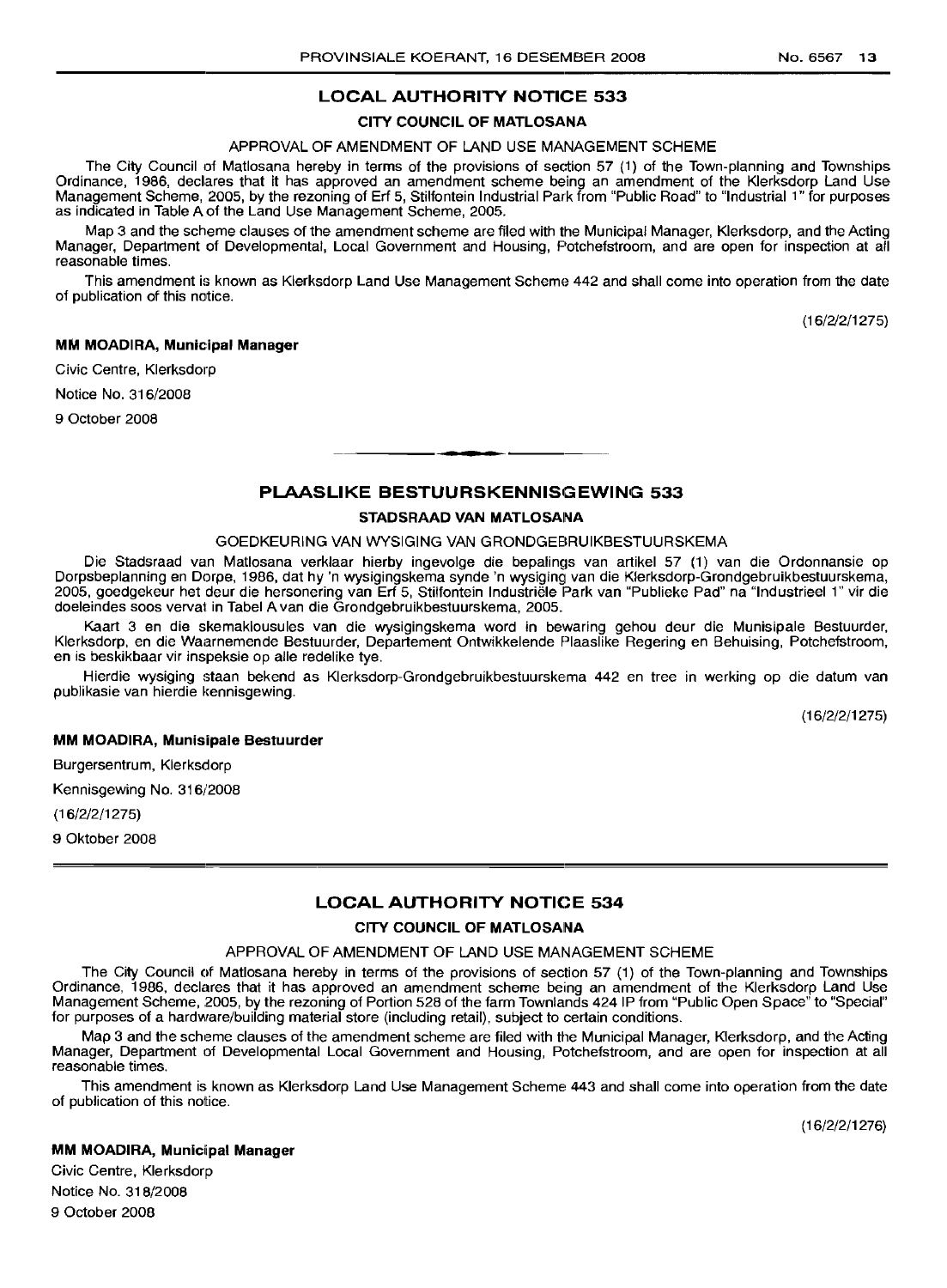#### **STADSRAAD VAN MATLOSANA**

#### GOEDKEURING VAN WYSIGING VAN GRONDGEBRUIKBESTUURSKEMA

Die Stadsraad van Matlosana verklaar hierby ingevolge die bepalings van artikel 57 (1) van die Ordonnansie op Dorpsbeplanning en Dorpe, 1986, dat hy 'n wysigingskema, synde 'n wysiging van die Klerksdorp Grondgebruikbestuurskema, 2005, goedgekeur het deur die hersonering van Gedeelte 528 van die plaas Townlands 424 IP van "Publieke Oop Spasie" na "Spesiaal" vir doeleindes van 'n hardeware/boumateriaalwinkel (insluitend kleinmaatverkope), onderworpe aan bepaalde voorwaardes.

Kaart 3 en die skemaklousules van die wysigingskema word in bewaring gehou deur die Munisipale Bestuurder, Klerksdorp, en die Waarnemende Bestuurder, Departement Ontwikkelende Plaaslike Regering en Behuising, Potchefstroom, en is beskikbaar vir inspeksie op aile redelike tye.

Hierdie wysiging staan bekend as Klerksdorp Grondgebruikbestuurskema 443 en tree in werking op die datum van publikasie van hierdie kennisgewing.

(16/2/2/1276)

#### **MM MOADIRA, Munisipale Bestuurder**

Burgersentrum, Klerksdorp Kennisgewing No. 316/2008 9 Oktober 2008

# **LOCAL AUTHORITY NOTICE 535**

# **CITY COUNCIL OF MATLOSANA**

# APPROVAL OF AMENDMENT OF LAND USE MANAGEMENT SCHEME

The City Council of Matlosana hereby in terms of the provisions of section 57 (1) of the Town-planning and Townships Ordinance, 1986, declares that it has approved an amendment scheme being an amendment of the Klerksdorp Land Use Management Scheme, 2005, by the rezoning of Erven 770, 795, 796, 802, 804, 852 en 886, Meiringspark, Extension 5, from "Residential l' to "Residential 2" with a density of four (4) dwelling units per erf.

Map 3 and the scheme clauses of the amendment scheme are filed with the Municipal Manager, Klerksdorp, and the Acting Manager, Department of Developmental, Local Government and Housing, Potchefstroom, and are open for inspection at all reasonable times.

This amendment is known as Klerksdorp Land Use Management Scheme 466 and shall come into operation from the date of publication of this notice.

(16/2/2/1299)

#### **MM MOADIRA, Municipal Manager**

Civic Centre, Klerksdorp

Notice No. 327/2008

15 October 2008

#### **PLAASLIKE BESTUURSKENNISGEWING 535**

**• •**

#### **STADSRAAD VAN MATLOSANA**

#### GOEDKEURING VAN WYSIGING VAN GRONDGEBRUIKBESTUURSKEMA

Die Stadsraad van Matlosana verklaar hierby ingevolge die bepalings van artikel 57 (1) van die Ordonnansie op Dorpsbeplanning en Dorpe, 1986, dat hy 'n wysigingskema synde 'n wysiging van die Klerksdorp-Grondgebruikbestuurskema, 2005, goedgekeur het deur die hersonering van Erwe 770, 795, 796, 802, 804, 852 en 886, Meiringspark, Uitbreiding 5 van "Residensieel 1" na "Residensieel 2" met 'n digtheid van vier (4) wooneenhede per erf.

Kaart 3 en die skemaklousules van die wysigingskema word in bewaring gehou deur die Munisipale Bestuurder, Klerksdorp, en die Waarnemende Bestuurder, Departement Ontwikkelende Plaaslike Regering en Behuising, Potchefstroom, en is beskikbaar vir inspeksie op aile redelike tye.

Hierdie wysiging staan bekend as Klerksdorp-Grondgebruikbestuurskema 466 en tree in werking op die datum van publikasie van hierdie kennisgewing.

(16/2/2/1299)

#### **MM MOADIRA, Munislpale Bestuurder**

Burgersentrum, Klerksdorp

Kennisgewing No. 327/2008

15 Oktober 2008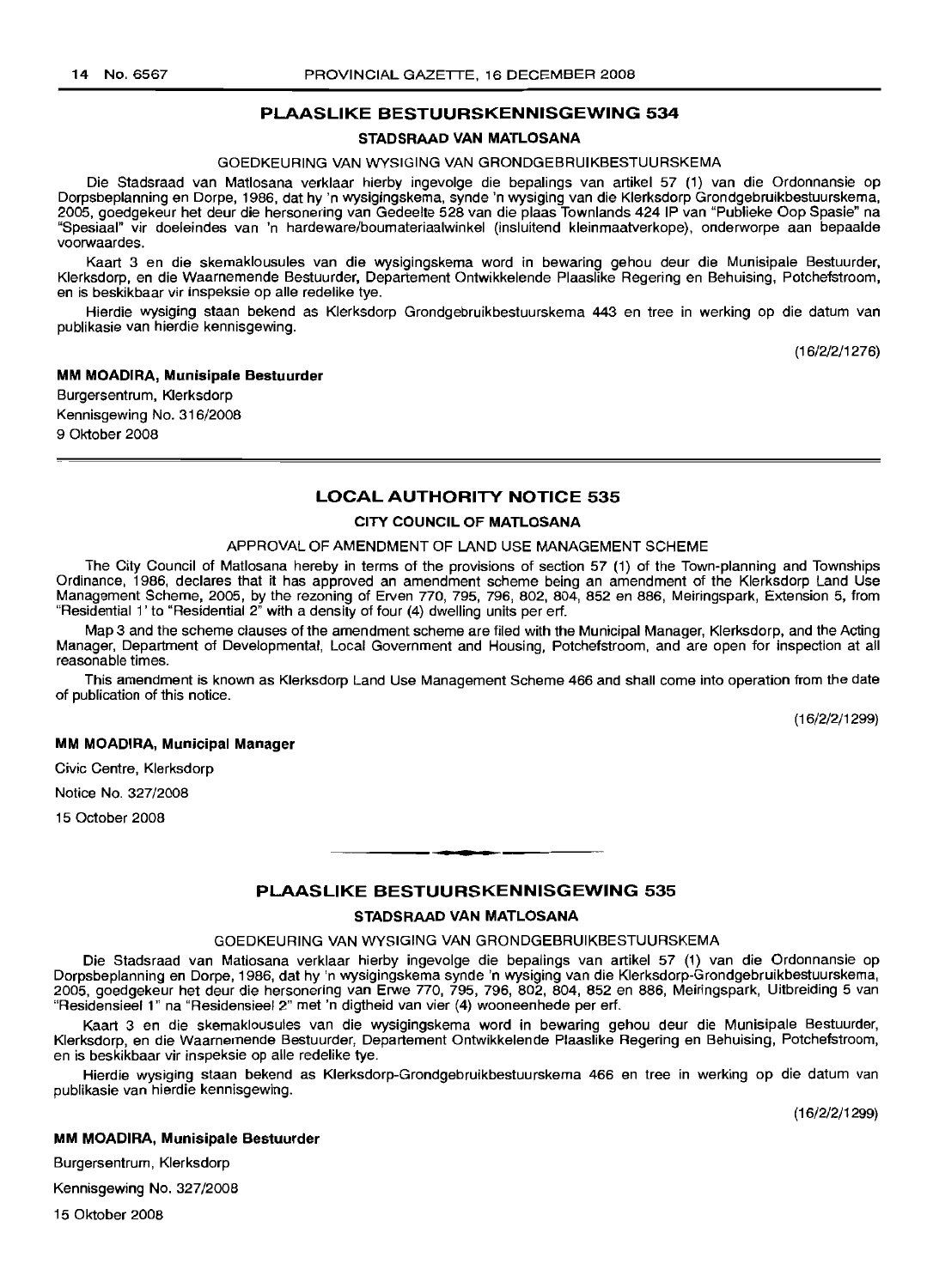# **LOCAL AUTHORITY NOTICE 536**

# **CITY COUNCIL OF MATLOSANA**

## APPROVAL OF AMENDMENT OF LAND USE MANAGEMENT SCHEME

The City Council of Matlosana hereby in terms of the provisions of section 57 (1) of the Town-planning and Townships Ordinance, 1986, declares that it has approved an amendment scheme being an amendment of the Klerksdorp Land Use Management Scheme, 2005, by the rezoning of Erf 527, Flimieda from "Residential 1" to "Special" for the purposes of medical consulting rooms and professional offices.

Map 3 and the scheme clauses of the amendment scheme are filed with the Municipal Manager, Klerksdorp, and the Acting Manager, Department of Developmental, Local Government and Housing, Potchefstroom, and are open for inspection at all reasonable times.

This amendment is known as Klerksdorp Land Use Management Scheme 449 and shall come into operation from the date of publication of this notice.

(16/2/2/1282)

#### **MM MOADIRA, Municipal Manager**

Civic Centre, Klerksdorp Notice No. 314/2008 9 October 2008

# **PLAASLIKE BESTUURSKENNISGEWING 536**

**. -**

#### **STADSRAAD VAN MATLOSANA**

## GOEDKEURING VAN WYSIGING VAN GRONDGEBRUIKBESTUURSKEMA

Die Stadsraad van Matlosana verklaar hierby ingevolge die bepalings van artikel 57 (1) van die Ordonnansie op Dorpsbeplanning en Dorpe, 1986, dat hy 'n wysigingskema synde 'n wysiging van die Klerksdorp-Grondgebruikbestuurskema, 2005, goedgekeur het deur die hersonering van Erf 527, Flimieda, van "Residensieel 1" na "Spesiaal" vir die doeleindes van mediese spreekkamers en professionele kantore.

Kaart 3 en die skemaklousules van die wysigingskema word in bewaring gehou deur die Munisipale Bestuurder, Klerksdorp, en die Waarnemende Bestuurder, Departement Ontwikkelende Plaaslike Regering en Behuising, Potchefstroom, en is beskikbaar vir inspeksie op aile redelike tye.

Hierdie wysiging staan bekend as Klerksdorp-Grondgebruikbestuurskema 449 en tree in werking op die datum van publikasie van hierdie kennisgewing.

(16/2/2/1282)

#### **MM MOADIRA, Munisipale Bestuurder**

Burgersentrum, Klerksdorp

Kennisgewing No. 282/2008

9 Oktober 2008

# **LOCAL AUTHORITY NOTICE 537**

#### **CITY COUNCIL OF MATLOSANA**

# APPROVAL OF AMENDMENT OF LAND USE MANAGEMENT SCHEME

The City Council of Matlosana hereby in terms of the provisions of section 57 (1) of the Town-planning and Townships Ordinance, 1986, declares that it has approved an amendment scheme being an amendment of the Klerksdorp Land Use Management Scheme, 2005, by the rezoning of Erf 1213, Flamwood Extension 7, from "Residential 1" to "Residential 2" with a density of five (5) dwelling units.

Map 3 and the scheme clauses of the amendment scheme are filed with the Municipal Manager, Klerksdorp and the Acting Manager: Department of Developmental, Local Government and Housing, Potchefstroom, and are open for inspection at all reasonable times.

This amendment is known as Klerksdorp Land Use Management Scheme 452 and shall come into operation from the date of publication of this notice.

#### **MM MOADIRA, Municipal Manager**

Civic Centre, Klerksdorp Notice No. 319/2008 (16/2/2/1285) 9 October 2008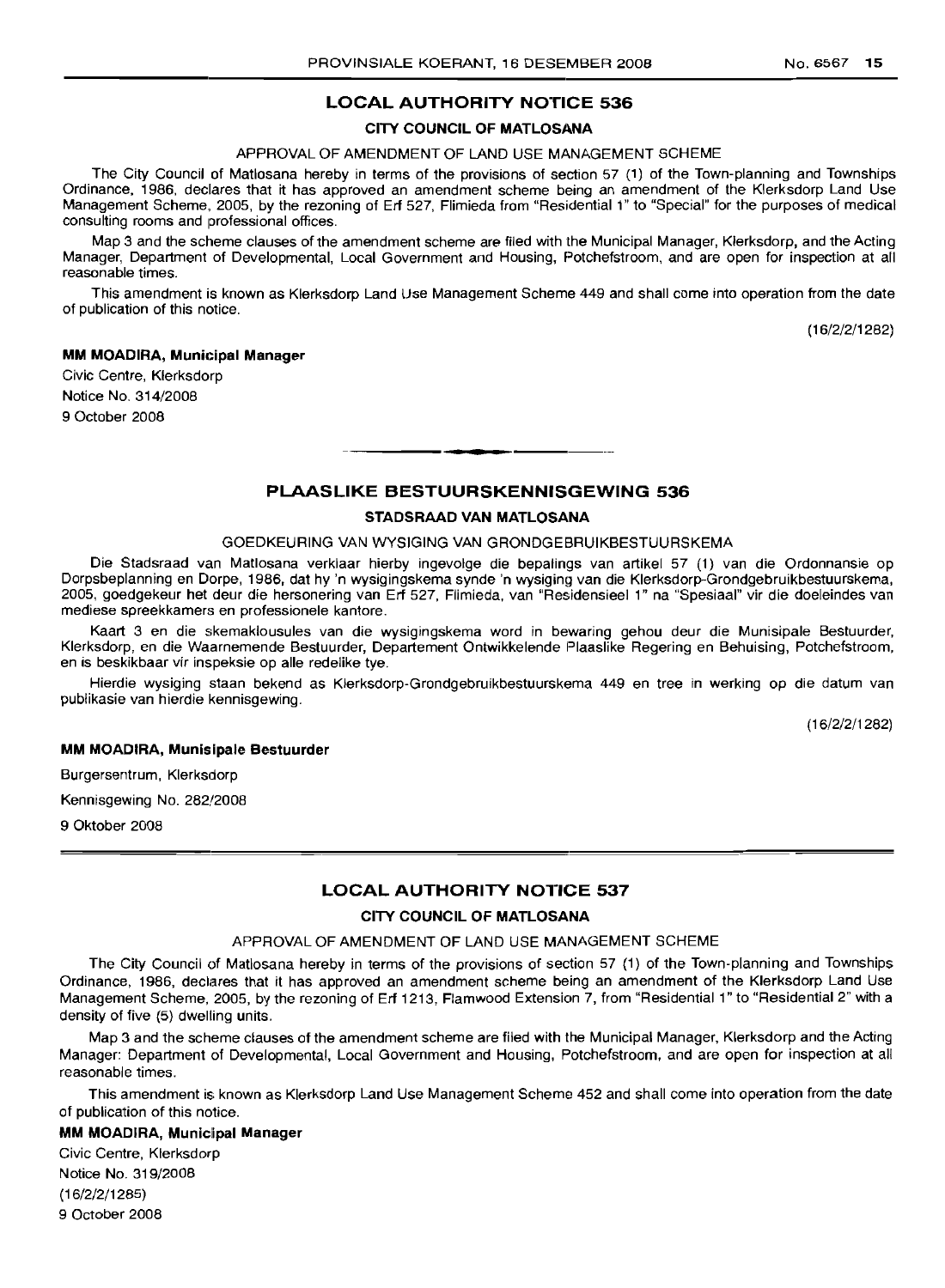# **STADS RAAD VAN MATLOSANA**

#### GOEDKEURING VAN WYSIGING VAN GRONDGEBRUIKBESTUURSKEMA

Die Stadsraad van Matlosana verklaar hierby ingevolge die bepalings van artikel 57 (1) van die Ordonnansie op Dorpsbeplanning en Dorpe, 1986, dat hy 'n wysigingskema, synde 'n wysiging van die Klerksdorp-Grondgebruikbestuurskema, 2005, goedgekeur het deur die hersonering van Erf 1213, Flamwood Uitbreding 7, van "ResidensieeI1" na "Residensieel 2" met 'n digtheid van vyf (5) wooneenhede.

Kaart 3 en die skemaklousules van die wysigingskema word in bewaring gehou deur die Munisipale Bestuurder, Klerksdorp en die Waarnemende Bestuurder, Departement Ontwikkelende Plaaslike Regering en Behuising, Potchefstroom en is beskikbaar vir inspeksie op aile redelike tye.

Hierdie wysiging staan bekend as Klerksdorp-Grondgebruikbestuurskema 452 en tree in werking op die datum van publikasie van hierdie kennisgewing.

#### **MM MOADIRA, Munisipale Bestuurder**

Burgersentrum, Klerksdorp Kennisgewing No. 319/2008 (16/2/2/1285)

9 Oktober 2008

# **LOCAL AUTHORITY NOTICE 538**

# **CITY COUNCIL OF MArLOSANA**

#### APPROVAL OF AMENDMENT OF LAND USE MANAGEMENT SCHEME

The City Council of Matlosana hereby in terms of the provisions of section 57 (1) of the Town-planning and Townships Ordinance, 1986, declares that it has approved an amendment scheme being an amendment of the Klerksdorp Land Use Management Scheme, 2005, by the rezoning of the Remainder of Erf 255, Wilkoppies, from "Residential 1" to "Special" for purposes of an accommodation enterprise/guesthouse.

Map 3 and the scheme clauses of the amendment scheme are filed with the Municipal Manager, Klerksdorp and the Acting Manager: Department of Developmental, Local Government and Housing, Potchefstroom, and are open for inspection at all reasonable times.

This amendment is known as Klerksdorp Land Use Management Scheme 458 and shall come into operation from the date of publication of this notice.

# **MM MOADIRA, Municipal Manager**

Civic Centre, Klerksdorp Notice No. 317/2008 (16/2/2/1291 ) 9 October 2008

# **PLAASLIKE BESTUURSKENNISGEWING 538**

.**- .**

# **STADS RAAD VAN MATLOSANA**

#### GOEDKEURING VAN WYSIGING VAN GRONDGEBRLlIKBESTUURSKEMA

Die Stadsraad van Matlosana verklaar hierby ingevolge die bepalings van artikel 57 (1) van die Ordonnansie op Dorpsbeplanning en Dorpe, 1986, dat hy 'n wysigingskema, synde 'n wysiging van die Klerksdorp-Grondgebruikbestuurskema, 2005, goedgekeur het deur die hersonering van die Restant van Erf 255, Wilkoppies, van "Residensieel 1" na "Spesiaal" vir doeleindes van 'n akkommodasie onderneming/gastehuis.

Kaart 3 en die skemaklousules van die wysigingskema word in bewaring gehou deur die Munisipale Bestuurder, Klerksdorp en die Waarnemende Bestuurder, Departement Ontwikkelende Plaaslike Regering en Behuising, Potchefstroom en is beskikbaar vir inspeksie op aile redelike tye.

Hierdie wysiging staan bekend as Klerksdorp-Grondgebruikbestuurskema 458 en tree in werking op die datum van publikasie van hierdie kennisgewing.

## **MM MOADIRA, Munisipale Bestuurder**

Burgersentrum, Klerskdorp Kennisgewing No. 317/2008 (16/2/2/1291) 9 Oktober 2008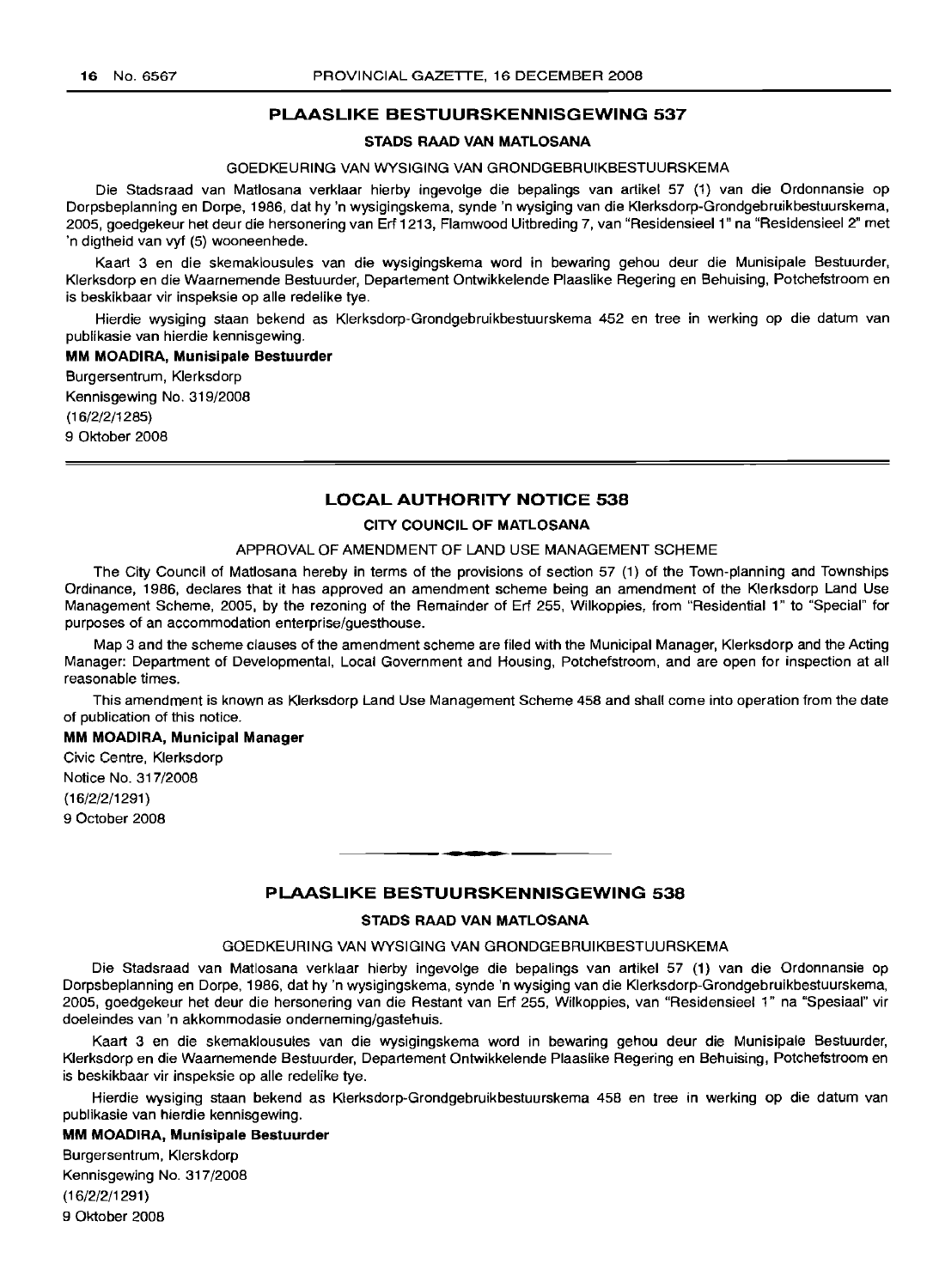# **LOCAL AUTHORITY NOTICE 539**

## **CITY COUNCIL OF MATLOSANA**

#### APPROVAL OF AMENDMENT OF LAND USE MANAGEMENT SCHEME

The City Council of Matlosana hereby in terms of the provisions of section 57 (1) of the Town-planning and Townships Ordinance, 1986, declares that it has approved an amendment scheme being an amendment of the Klerksdorp Land Use Management Scheme, 2005, by the rezoning of Erf 6, Freemanville, from "Residential 1" to "Business 2" for purposes of a vehicle sales lot.

Map 3 and the scheme clauses of the amendment scheme are filed with the Municipal Manager, Klerksdorp and the Acting Manager: Departmenl of Developmental, Local Government and Housing, Potchefstroom, and are open for inspection at all reasonable times.

This amendment is known as Klerksdorp Land Use Management Scheme 460 and shall come into operation from the date of publication of this notice.

# **MM MOADIRA, Municipal Manager**

Civic Centre, Klerksdorp Notice No. 315/2008 (16/2/2/1293) 9 October 2008

# **PLAASLIKE BESTUURSKENNISGEWING 539**

.**- .**

# **STADS RAAD VAN MATLOSANA**

# GOEDKEURING VAN WYSIGING VAN GRONDGEBRUIKBESTUURSKEMA

Die Stadsraad van Matlosana verklaar hierby ingevolge die bepalings van artikel 57 (1) van die Ordonnansie op Dorpsbeplanning en Dorpe, 1986, dat hy 'n wysigingskema, synde 'n wysiging van die Klerksdorp-Grondgebruikbestuurskema, 2005, goedgekeur het deur die hersonering van Erf 6, Freemanville, van "Residensieel 1" na "Besigheid 2" vir doeleindes van 'n motorverkope lokaal.

Kaart 3 en die skemaklousules van die wysigingskema word in bewaring gehou deur die Munisipale Bestuurder, Klerksdorp en die Waarnemende Bestuurder, Departement Ontwikkelende Plaaslike Regering en Behuising, Potchefstroom en is beskikbaar vir inspeksie op aile redelike tye.

Hierdie wysiging staan bekend as Klerksdorp-Grondgebruikbestuurskema 460 en tree in werking op die datum van publikasie van hierdie kennisgewing.

# **MM MOADIRA, Munisipale Bestuurder**

Burgersentrum, Klerksdorp Kennisgewing No. 315/2008 (16/2/2/1293) 9 Oktober 2008

# **LOCAL AUTHORITY NOTICE 540**

#### **RUSTENBURG AMENDMENT SCHEME 515**

Notice is hereby given in terms of the provisions of section 57 (1) (a) of the Town-planning and Township Ordinance, 1986, that the Rustenburg Local Municipality has approved the amendment of the Rustenburg Land Use Management Scheme, 2005, by the rezoning of Portion 5 of Erf 1274, Rustenburg, from "Residential 1" to "Residential 2" with a total of 3 dwelling units.

Map 3 and scheme clauses of the amendment scheme are filed with the Regional Director: North West Provincial Administration, Private Bag X1213, Potchefstroom, 2520, and the Municipal Manager, Room 620, Missionary Mpheni House, Beyers Naude Drive, Rustenburg, and are open for inspection at all reasonable times.

This amendment is known as Rustenburg Amendment Scheme 515 and shall come into operation on the date of the publication hereof.

# **Mr. A. BOSHOFF, Municipal Manager**

Missionary Mpheni House, P.O. Box 16, Rustenburg, 0300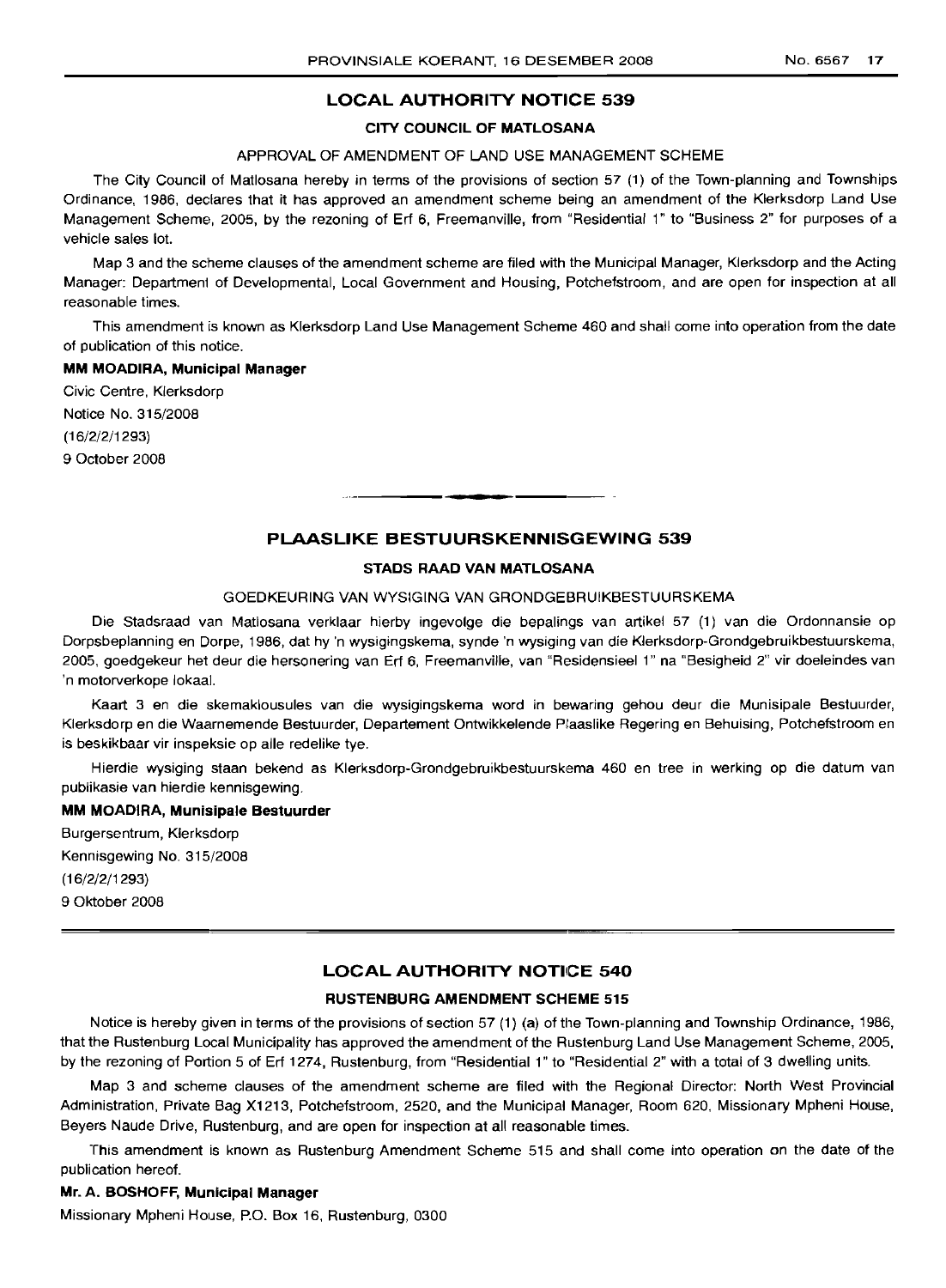# RUSTENBURG-WYSIGINGSKEMA 515

Kennis geskied hiermee ingevolge die bepalings van artikel 57 (1) (a) van die Ordonnansie op Dorpsbeplanning en Dorpe, 1986, dat die Rustenburg Plaaslike Munisipaliteit die wysiging van die Rustenburg-Grondgebruiksbeheerskema, 2005, goedgekeur het deur die hersonering van Gedeelte 5 van die Erf 1274, Rustenburg, vanaf "Residensieel 1" na "Residensieel 2" met 'n totaal van 3 eenhede.

Kaart 3 en die skemaklousules van die wysigingskema word in bewaring gehou deur die Streekdirekteur: Noordwes Provinsiale Administrasie, Privaatsak X1213, Potchefstroom, 2520, en die Munisipale Bestuurder, Kamer 620, Missionary Mpeni House, Beyers Naude Drive, Rustenburg, en is te aile redelike tye ter insae beskikbaar.

Hierdie wysiging staan bekend as Rustenburg-wysigingskema 515 en sal in werking tree op die datum van publikasie hiervan.

#### Mnr. A. BOSHOFF, Munisipale Bestuurder

Missionary Mpheni House, Posbus 16, Rustenburg, 0300

# LOCAL AUTHORITY NOTICE 541

# MAFIKENG LOCAL MUNICIPALITY

### APPLICATION FOR REZONE: CONSOLITATION ERF 796 (48 BADEN POWELL AVENUE) EXTENSION 8, MAFIKENG

Notice is hereby given in terms of the Mafikeng Town-planning Scheme that the Municipality is in receipt of an application from the owner to rezone Erf 796 (48 Baden Powell Avenue) Extension 8, Mafikeng, from Residential 6 to Residential 15.

Objections if any against the rezoning of the said erf must be lodged in writing with the office of the Municipal Manager during normal working hours on or before Friday, 14 November 2008.

Further details are obtainable from the office of the Director: Planning & Development at Telephone Number (018) 389-0462 during normal working hours.

#### H.J. SMIT, Municipal Manager.

Mafikeng Local Municipality, Private Bag X63, Mmabatho, 2735.

Notice No. 110/2008.

# LOCAL AUTHORITY NOTICE 542

#### MAFIKENG LOCAL MUNICIPALITY

# APPLICATION FOR REZONE: PROPOSED SUBDIVISION AND CLOSURE: ERF 7874, BEING PORTION OF ERF 1098 AND CONSOLIDATION OF ERF 1059 TO FORM ERF 7875 UNIT 5, MMABATHO

Notice is hereby given in terms of the Mafikeng Town-planning Scheme that the Municipality intends to subdivide and closure of Erf 7874, being portion of Erf 1098 (Park) and consolidation thereof with Erf 1059 to form a new Erf 7875, Unit 5, Mmabatho.

Objections if any against said subdivision must be lodged in writing with the office of the Municipal Manager during normal working hours on or before Friday, 5 December 2008.

Further details are obtainable from the office of the Director: Planning & Development at Telephone Number (018) 389-0462 during normal working hours.

# H.J. SMIT, Municipal Manager.

Mafikeng Local Municipality, Private Bag X63, Mmabatho, 2735. Notice No. 116/2008.

# LOCAL AUTHORITY NOTICE 543

# MAFIKENG LOCAL MUNICIPALITY

# APPLICATION FOR REZONE: ERF 1184 (2 WILLIAM DICK AVENUE), MAFIKENG

Notice is hereby given in terms of the Mafikeng Town-planning Scheme that the Municipality is in receipt of an application from the owner to rezone Erf 1184, William Dick Avenue, Mafikeng; from Residential to Business for office purpose.

Objections if any against the rezoning of the said erf must be lodged in writing with the office of the Municipal Manager during normal working hours on or before Friday, 19 December 2008.